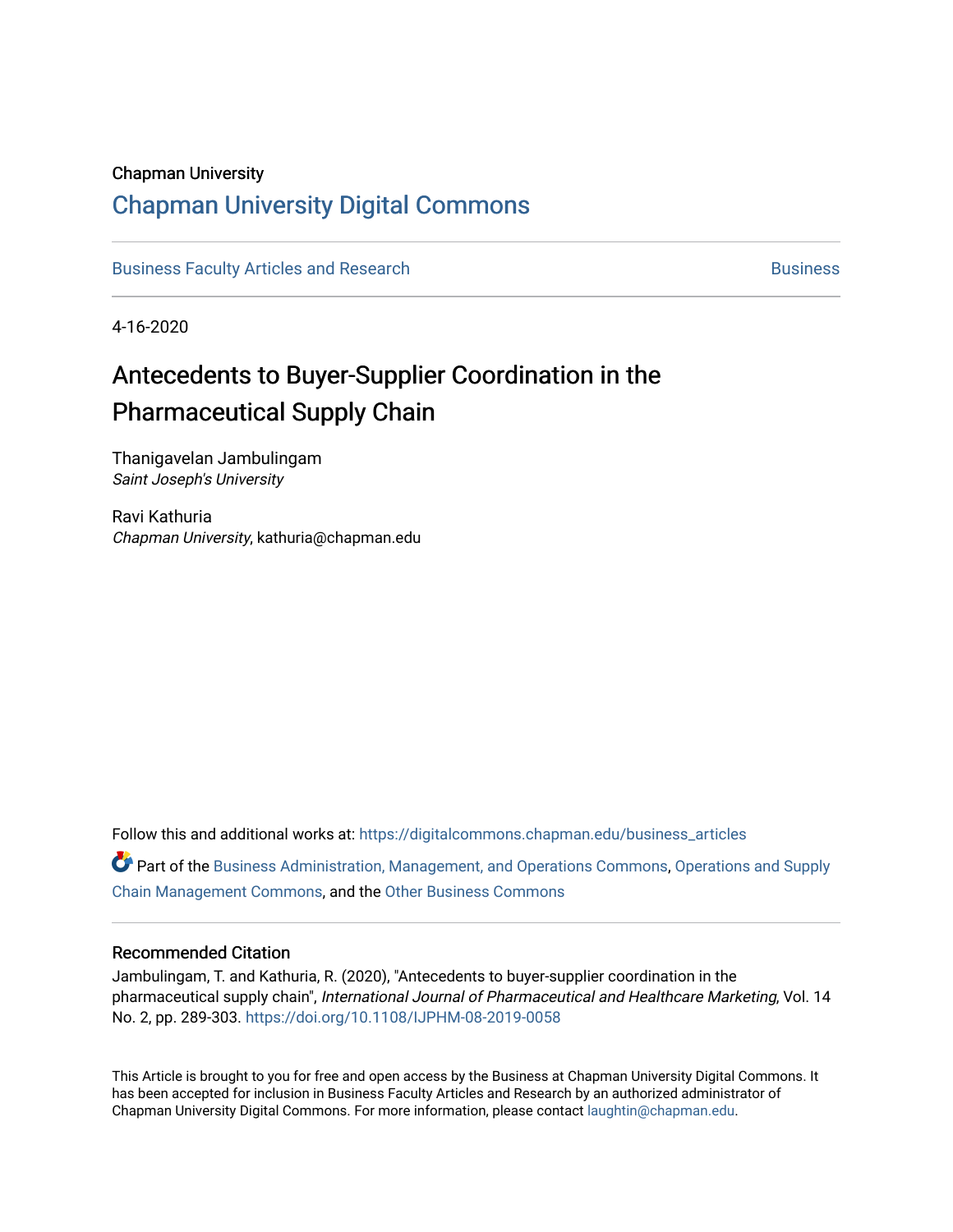## Antecedents to Buyer-Supplier Coordination in the Pharmaceutical Supply Chain

### **Comments**

This is a pre-copy-editing, author-produced PDF of an article accepted for publication in International Journal of Pharmaceutical and Healthcare Marketing, volume 14, issue 2, in 2020 following peer review. The definitive publisher-authenticated version is available online at [https://doi.org/10.1108/](https://doi.org/10.1108/IJPHM-08-2019-0058) [IJPHM-08-2019-0058.](https://doi.org/10.1108/IJPHM-08-2019-0058)

The Creative Commons license below only applies to this version of the article. Any reuse must be done in accordance with the terms outlined by the license. To reuse the AAM for commercial purposes, permission should be sought by contacting [permissions@emeraldinsight.com](mailto:permissions@emeraldinsight.com).

### Creative Commons License



This work is licensed under a [Creative Commons Attribution-Noncommercial 4.0 License](https://creativecommons.org/licenses/by-nc/4.0/) 

Copyright Emerald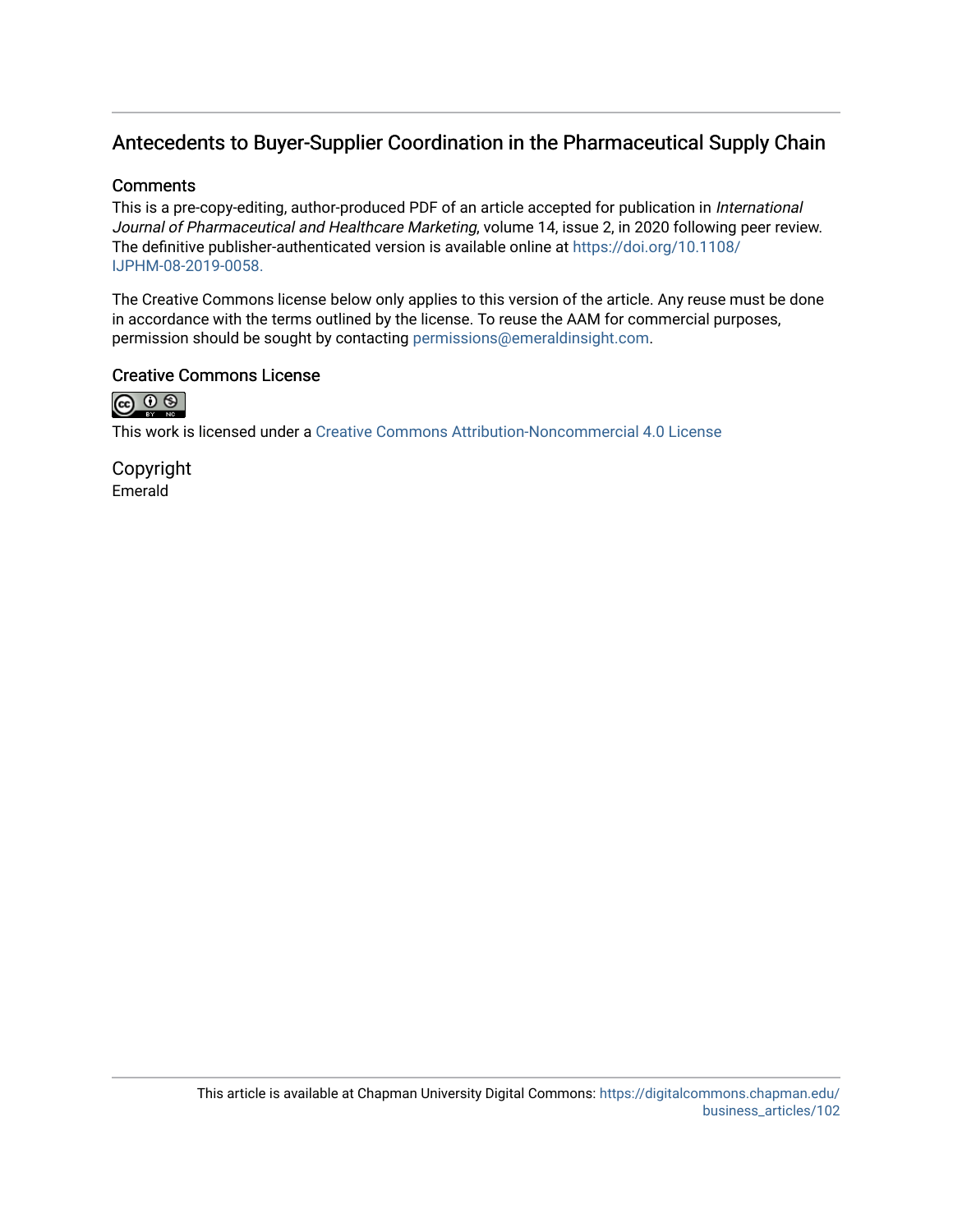#### **Antecedents to Buyer-Supplier Coordination in the Pharmaceutical Supply Chain**

Thani Jambulingam, Ph.D. Professor Erivan K. Haub School of Business St. Joseph's University 5600 City Line Avenue Philadelphia, PA 19131 Phone: 610-660-3382 Fax: 610-660-3365 Email: tjambuli@sju.edu

Ravi Kathuria, Ph.D. Professor Argyros School of Business and Economics Chapman University One University Drive Orange, CA 92866 Phone: 714-628-2703 Fax: 714-532-6081 Email: kathuria@chapman.edu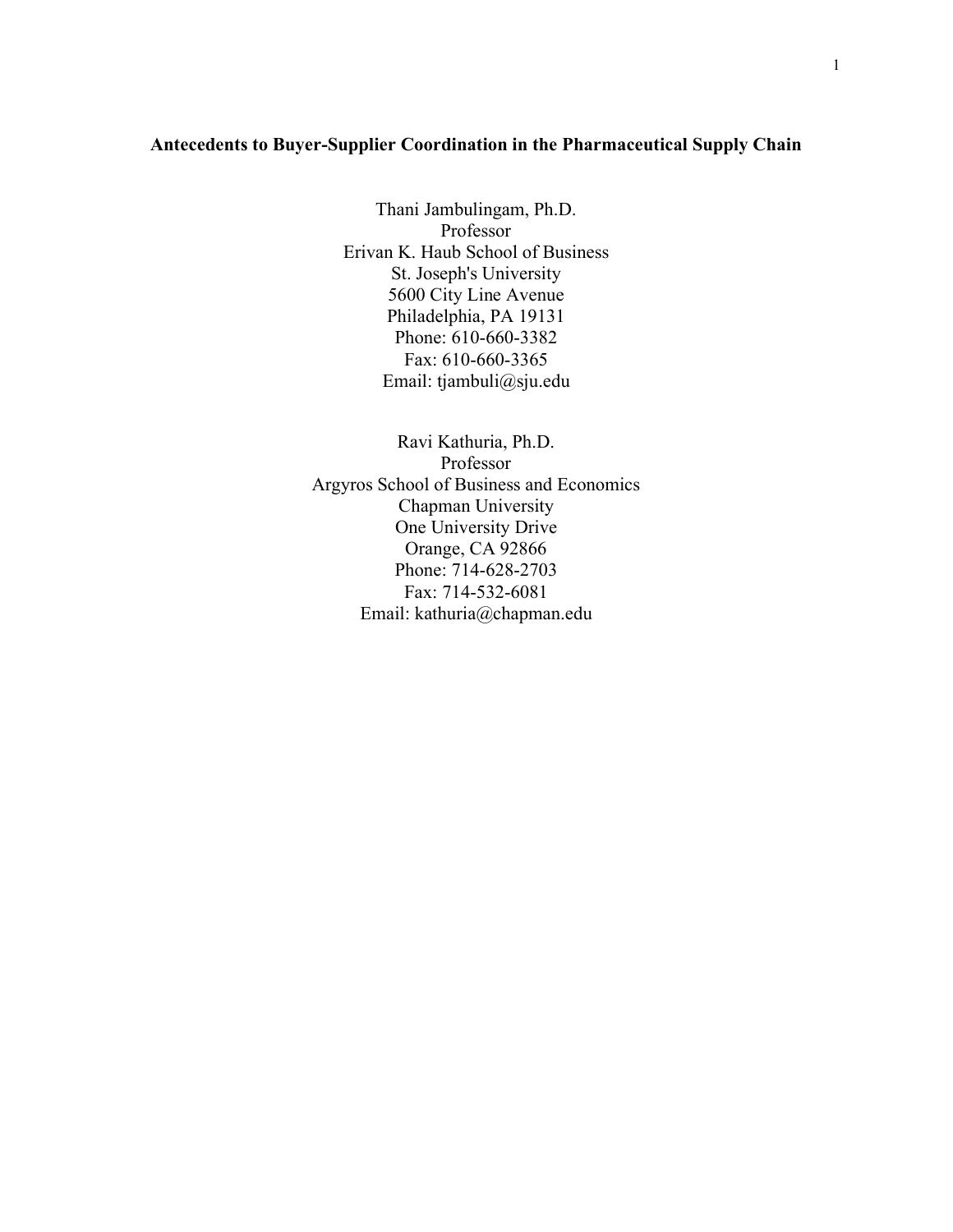## **Antecedents to Buyer-Supplier Coordination in the Pharmaceutical Supply Chain**

### **Abstract**

**Purpose** – The primary purpose of this study is to understand the antecedents that influence supply chain coordination in the pharmaceutical supply chain using the transaction cost analysis framework.

**Design/methodology/approach** – Data from 156 retail pharmacies on their relationship with the pharmaceutical wholesalers are used to test the hypotheses.

**Findings** – The findings of this paper show the importance of antecedents that are based on the transactional cost theory, such as asset specificity and environmental uncertainty. These antecedents impact the supply chain process coordination at different levels—transactional, operational and strategic.

**Research limitations/implications** – Future research may investigate additional antecedents using other theoretical lenses.

**Practical implications** – Pharmaceutical wholesalers are dependent on pharmaceutical manufacturers for the supply of products and face intense competition that results in lower profit margins. They also face a constant threat from the manufacturers, who could potentially bypass the wholesalers (disintermediation) and go direct to the pharmacies. To counterbalance the dependence, the wholesalers strive to achieve loyalty with the retail pharmacies. Through supply chain coordination, the wholesalers achieve efficiency in procurement for the pharmacies, thus reducing cost and improving their competitive advantage.

**Originality/value** – This paper contributes to the supply chain coordination stream of literature. The three levels of process coordination are developed in this pharmaceutical supply chain context for the first time. The paper shows how process coordination can be achieved between the dyad without vertical integration.

**Keywords**: *Pharmaceuticals*, *Supply Chain*, *Process*, *Coordination*.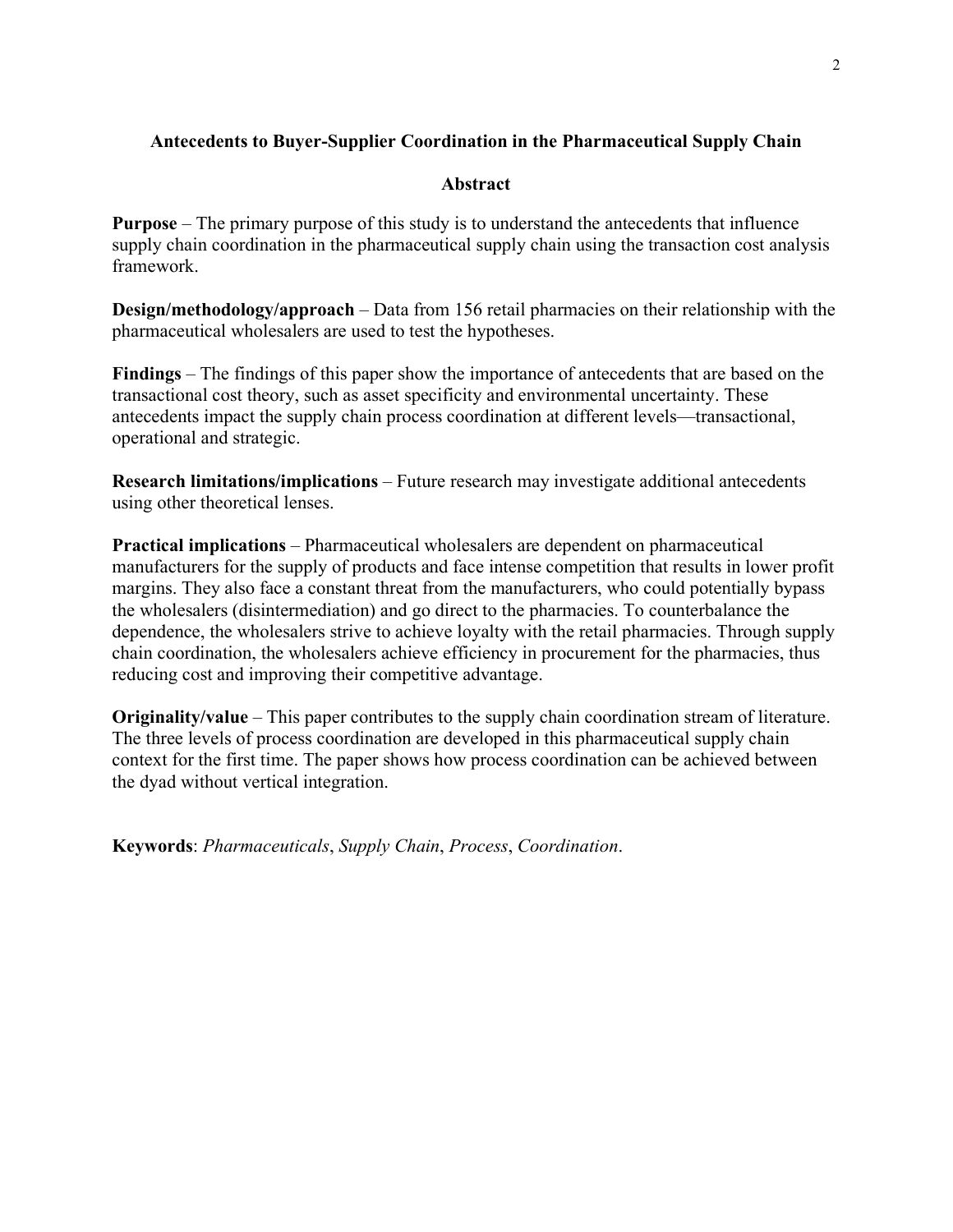#### **Introduction**

Effective management of pharmaceutical supply chain systems is becoming important in the current regulatory and business healthcare environment. In the past, production and distribution of products and information through the marketplace was considered of secondary importance in comparison to the much more critical strategies of managing revenue and profitability. Supply chain issues are becoming popular in the current literature as they directly address the fundamental concerns of today's pharmaceutical companies—the problems of drug safety, security, visibility, risk management, cost control, profitability and growth. In today's environment as firms experience competitive pressures to reduce product and operating costs, to deliver them faster, be more responsive to customer needs and to develop business processes to respond to the radical shifts in the marketplace requirements, they have been increasingly turning to the strengths to be found in their supply chain partners to enrich their competitive capabilities (Prajogo, Oke and Olhager 2016).

In contemporary competitive and turbulent environment, the key to managing the supply chain is not managing different functions or products but managing the supply chain processes (Davenport 1993, Croxton et.al. 2001). Firms are aligning with their supply chain partners and creating business processes that are coordinated to gain competitive advantage in the marketplace. Supply chain coordination (a.k.a. integration) is defined as the extent to which the *processes* performed by the members of a distribution channel for a product or service are synchronized or matched. To be responsive to the market place, firms should coordinate well laid-out processes to improve performance. Lack of quick response to the needs of the customers or environmental changes can create inefficiency that can prove to be extremely costly for firms. As a source of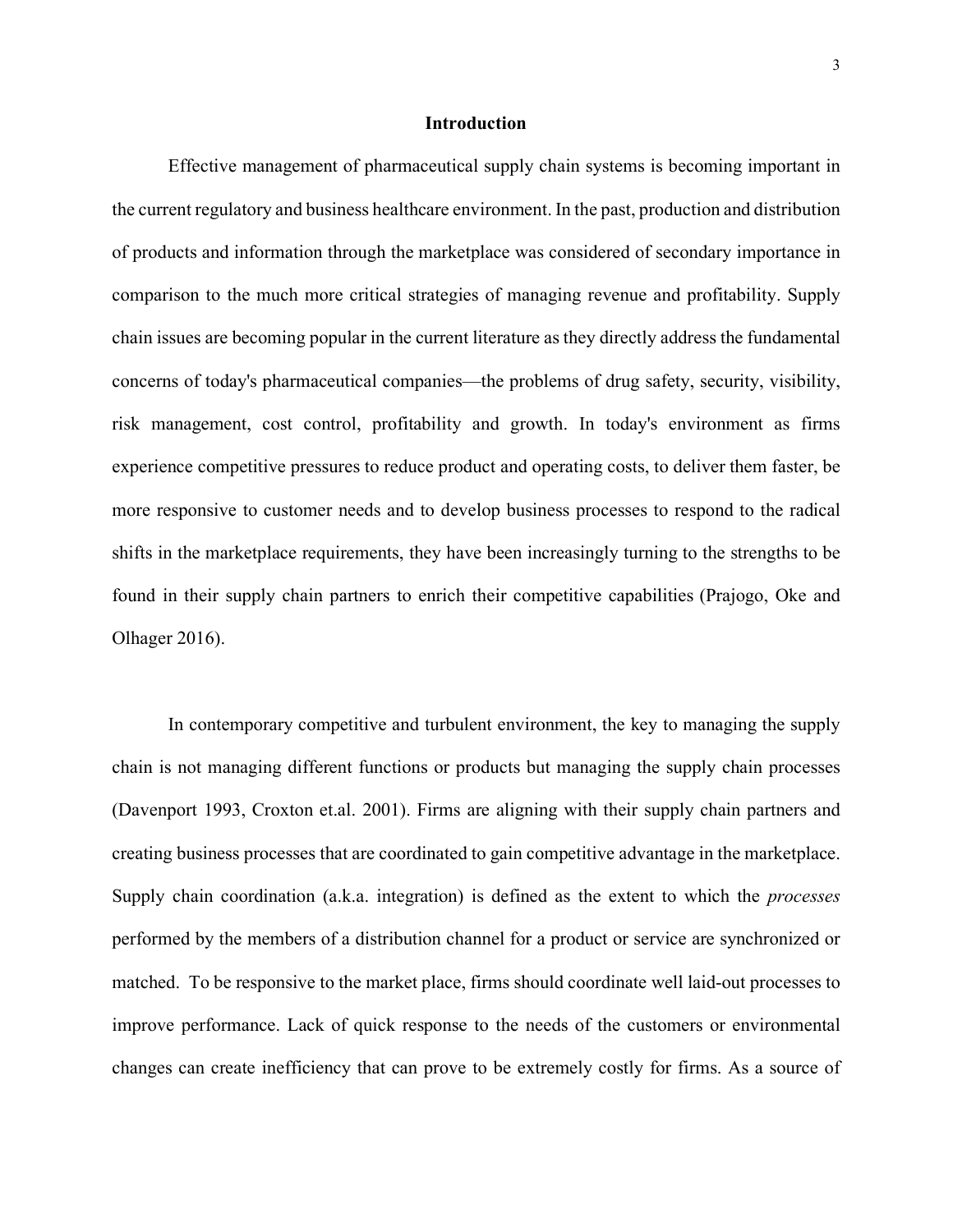competitive advantage, supply chain coordination may determine who will succeed or fail in the  $21<sup>st</sup>$  century.

Traditionally, the grocery industry, like most other industries, organized their people and managed their activities around business functions. The industry increasingly recognized that functional excellence did not translate to business excellence, which is achieved through superior business coordination. To achieve business excellence, firms should manage business processes and not the functions. Thus "Efficient Consumer Response" was an initiative in the grocery industry to improve firms' competitive advantages. They strove for process integration to make the supply chain efficient, then automated the processes at much lower costs to further reduce wasted time and costs (Reyes and Bhutta 2005).

In response to the emerging importance of process coordination between firms, we investigated the extent to which buyers (retail pharmacies) view themselves as integrated with their suppliers (i.e., wholesalers). Distribution of prescription drugs plays an important role in the delivery of healthcare. One of the goals of this distribution channel is to assure a continual flow of drugs to the patient, at optimal price, with minimal delays, few shortages, and with little room for error. The distribution system for prescription drugs is a dynamic, highly regulated, high performance system. Pharmaceutical supply chain must accommodate the infusion of an increasing number of new and expensive drugs to the marketplace while maintaining stringent security requirements, storage conditions and transportation requirements, especially the biotechnology products. Over the years, several regulations have been passed that have elevated the importance of the supply chain. For example, the Pharmaceutical Marketing Act of 1987 requires the supply chain members to be licensed and to account for the drugs that are distributed through the system. In 1970, enactment of Control Substance Act required stringent monitoring of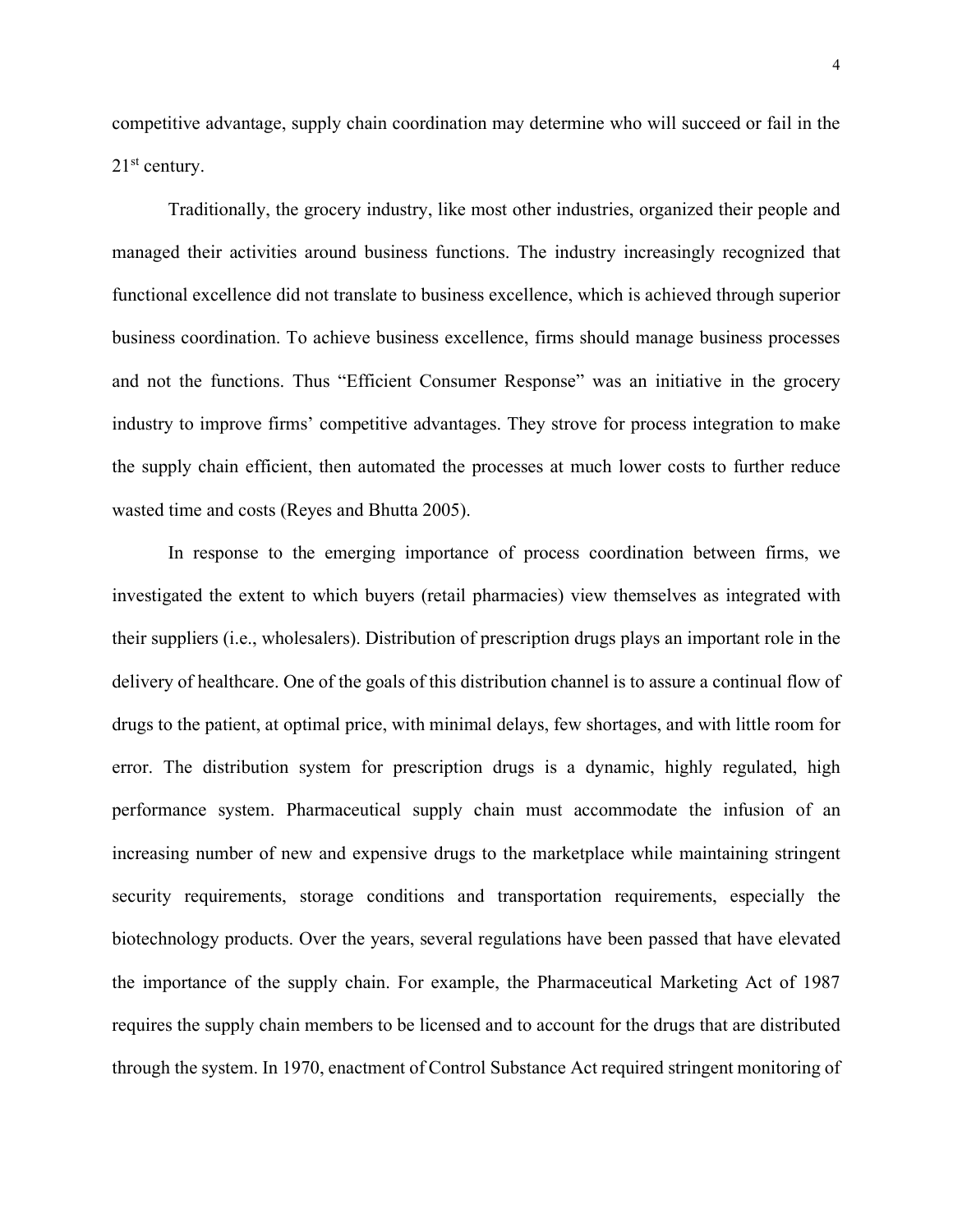the supply chain for scheduled drugs. In 2013, the United States Congress enacted the Drug Quality and Security Act to build a system to identify and track prescription drugs that are distributed in the United States so as to prevent counterfeit drugs in the supply chain and protect the consumers. Tracking and tracing the prescription drug all through the supply chain can also help to identify and remove drugs that are recalled by the manufacturer. Process coordination in the drug distribution system would ensure quick response, reduce costs, increase security and improve quality of the healthcare delivery system.

The primary purpose of this study is to understand the factors that influence supply chain coordination in creating superior value in the supplier-pharmacy context. To identify influential determinants of supply chain coordination, we used the transaction cost analysis (TCA) framework. The major objectives of the study are to: (1) develop a model of supply chain coordination in a dyadic relationship and build the study hypotheses, (2) empirically test the study hypotheses, and (3) draw theoretical implications for future theory development and practical implications for pharmaceutical firms. In the next two sections below, we develop and present our model and hypotheses grounded in the literature from multiple disciplines—marketing, operations, and logistics. Specifically, we use the Transaction Cost Theory to develop the hypotheses. We then present the empirical methodology used to collect and analyze data from a random sample of pharmacies in the U.S. Next, we present the results and finally draw implications for managers and researchers. Identifying the influential factors in the model should enable the channel members to manage the channel better, thus improving the quality of distribution and eventually quality of care to the patients.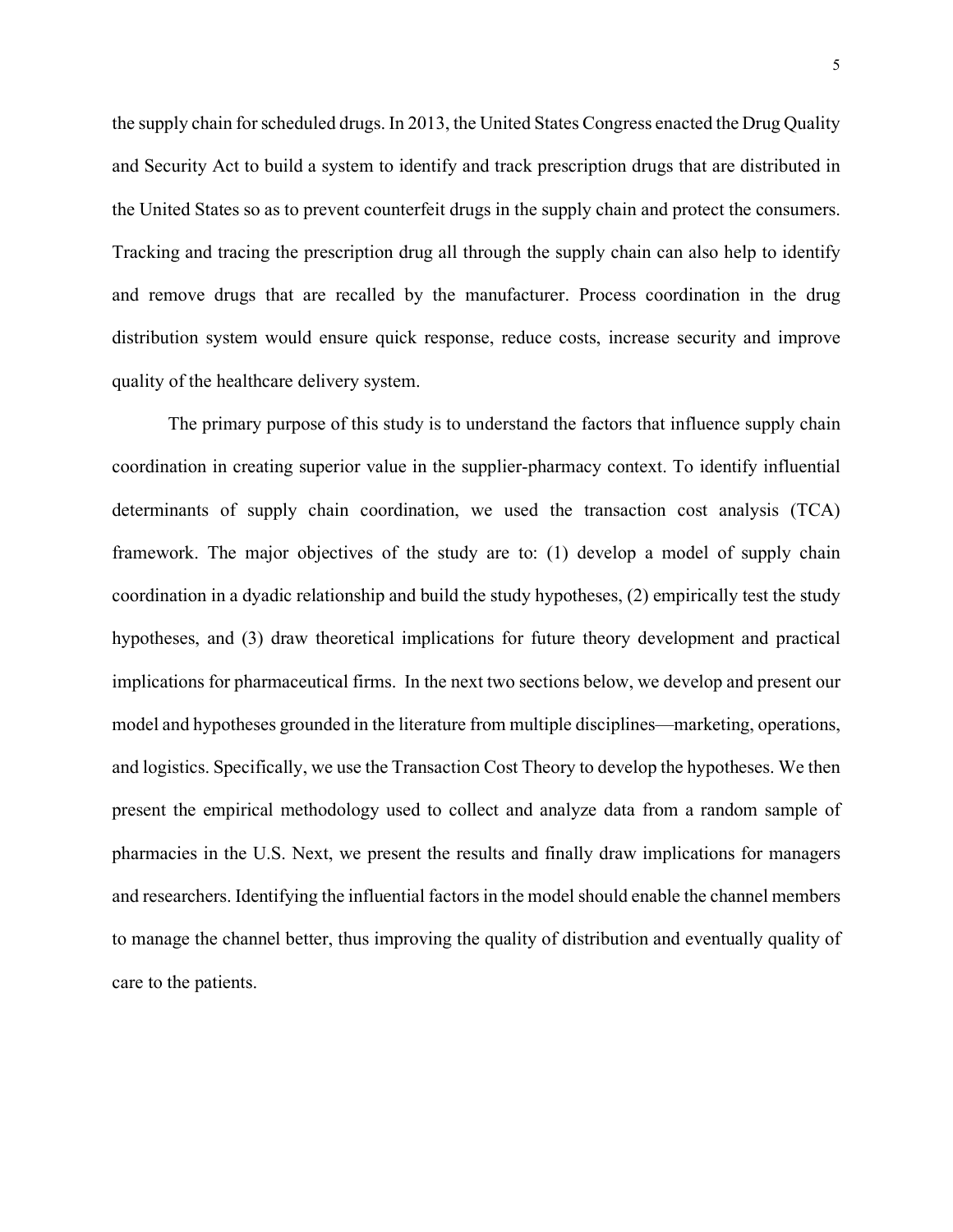#### **Supply Chain Process Coordination**

Is supply chain process coordination the same as supply chain management? Supply chain management is defined as a continuously evolving management philosophy. It encompasses the management of upstream and downstream relationships with suppliers and buyers to deliver superior customer value at a lesser cost to the supply chain (Ledlow et.al. 2017). It seeks to unify the collective productive competencies and resources of the business processes found both within the firm and outside in the firm's allied business partners. It pools various supply chain partners located along intersecting supply channels into a highly competitive, customer-enriching supply system. Such a system is focused on developing innovative solutions and synchronizing the flow of marketplace products, services, and information to create unique, individualized sources of customer value (Siyu et.al. 2018). Supply chain process coordination, on the other hand, is a comprehensive, strategic, objective-oriented, process-based approach of coordinating various interorganizational processes. Process coordination is done to more efficiently and effectively meet customer requirements and to create a competitive advantage in the market place by competing as a total system (Prajogo, Oke and Olhager 2016).

In definitional terms, a process is simply a structured, measured set of activities designed to produce a specified output for a particular customer or market. It implies a strong emphasis on how work is done within or between organizations, in contrast to a product focus—emphasis on what the focal product processes are (Davenport 1993). A process is thus a specified ordering of work activities across time and place, with a structure for action. In the supply chain context, processes within or between organizations should be coordinated such that superior business performance can be achieved (Mehralian et al. 2015, Lambert 2008). In a recent study published on top 10 issues in the healthcare supply chain, the number one issue is "coordination" in the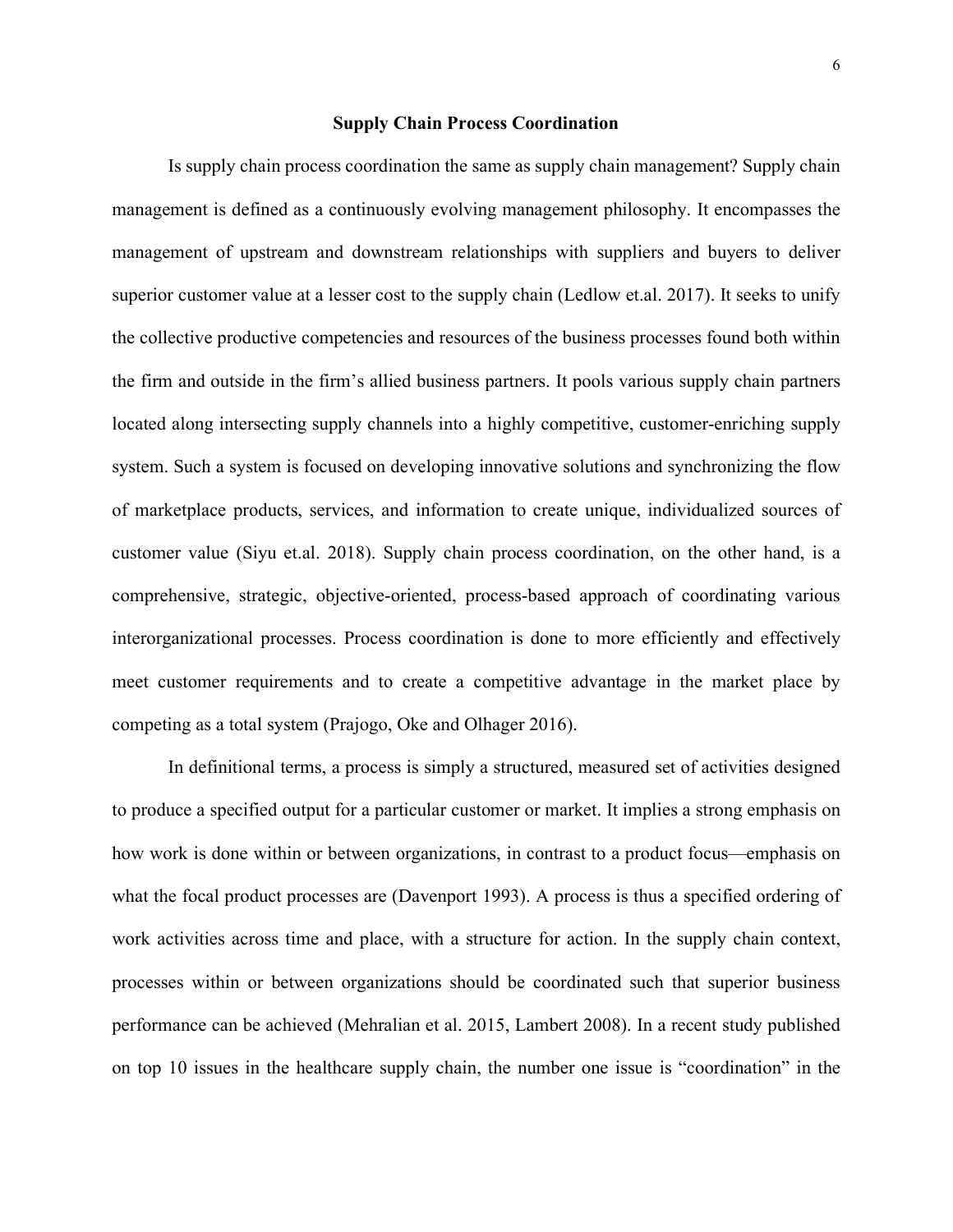supply chain (Privett and Gonsalvez 2014). This underscores the importance of supply chain coordination, the focus of our paper.

There have been many literature reviews published on the topic of supply chain coordination and some recent ones in chronological order include Dixit et al. 2019; Srivastava 2017; Narayana et al. 2014; Leushner et al. 2013; Chen, Daugherty & Roath 2009; Fabbe-Costes & Jahre 2008; Van der Vaart & van Donk 2008). Unlike extant literature, we conceptualized supply chain coordination as a process matching mechanism that can occur at three levels (See Figure 1). First, the buyers and suppliers can coordinate their transaction processes to reduce or mitigate errors, improve cycle time, and avoid duplication of efforts. The product ordering process, fulfillment process, billing and payment processes, and the returned goods processing are examples of transaction processes. Invariably, transactional coordination is considered a basic requirement in supply chain relationships.

> **\*\*\*\*\*\*\*\*\*\*\*\*\*\*\*\*\*\*\*\*\*\*\*\*\*\*\*\*\*\*** Insert Figure 1 Here **\*\*\*\*\*\*\*\*\*\*\*\*\*\*\*\*\*\*\*\*\*\*\*\*\*\*\*\*\*\***

At the next level, supply chain coordination of the operational processes between a buyer and a supplier takes place. Examples of such processes are the employee training process, financial management process, inventory management process, and information systems management process. The coordination of operational level processes eliminates duplication of inventory stockpiles and improves future planning due to enhanced transparency. Since the needs of the customers vary and the levels of resources available to different suppliers vary, homogenous implementation of operational coordination is highly inefficient. Therefore, most firms first will focus on their most important partners or will respond to the ones that show inclination for process coordination. This can lead to variability in the performance of the supply chain.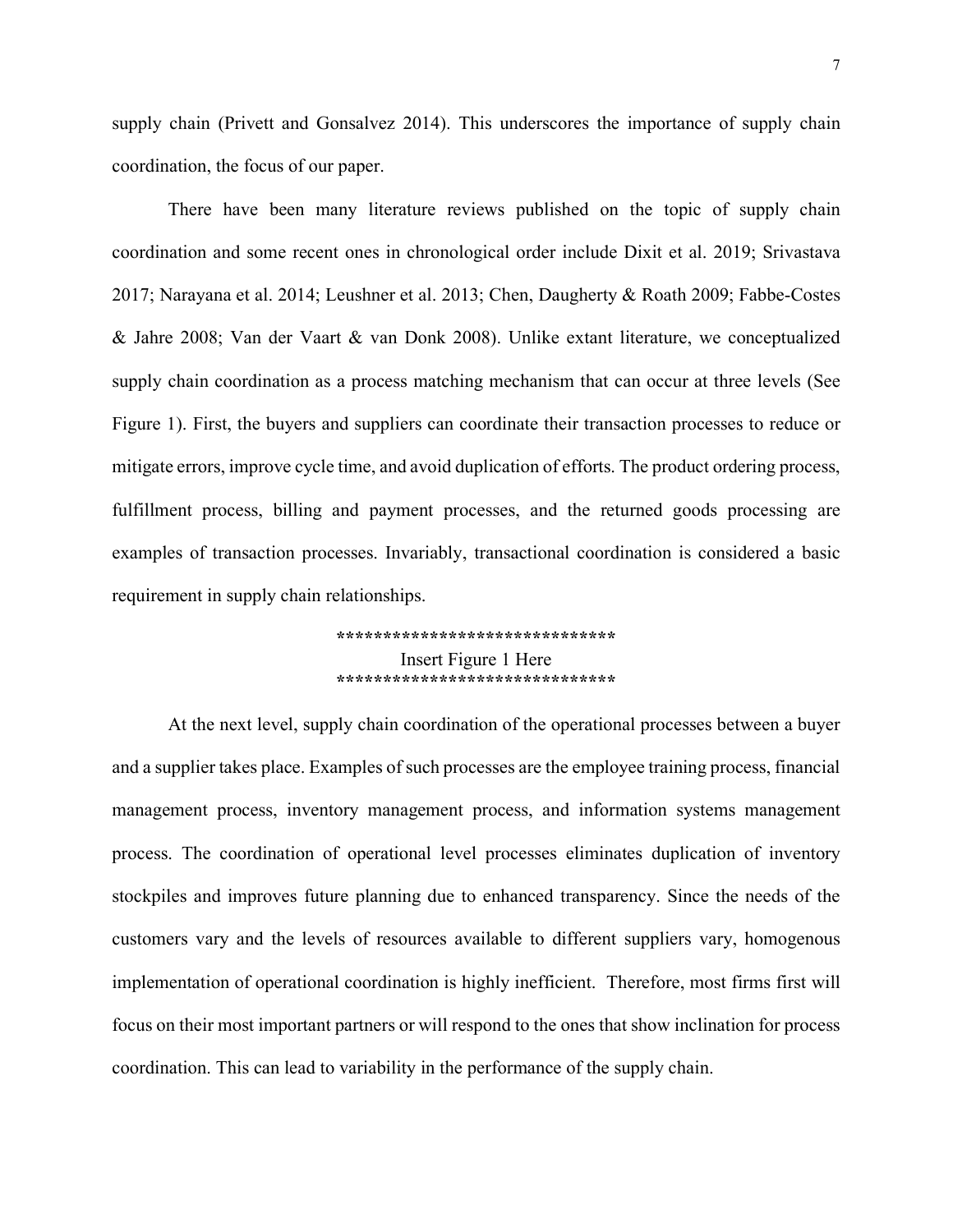When two firms link higher level processes that are crucial for the strategic success of both firms, then it is termed as strategic coordination. Such firms take a comprehensive view of their supply chain and focus on jointly producing superior value for their end-customer. Invariably, higher level decision-makers from both organizations are involved to spur such coordination efforts. It primarily has a long-term focus with an ongoing planning effort. In a pharmaceutical setting, it spans various processes such as advertising and promotions planning, back-to-school sale planning, marketing, prime vendor programs, retail employee training programs, technology needs assessment, etc. Strategic coordination can form the core of winning supply chains (Kearney 1995).

 This study addresses the following research question: What factors lead to supply chain process coordination? These factors are also called the antecedents to supply chain process coordination.

#### **Key Drivers of Supply Chain Process Coordination**

What motivates our buyer-supplier dyad to coordinate its supply chain processes? In general, we contend that it is the motivation of the dyad to limit or minimize the transaction costs of their exchange. Transaction costs are essentially the costs associated with performing tasks such as gathering information, negotiating, monitoring performance, etc. We identify below the factors that mark these exchange conditions and, in turn, drive the dyad to engage in supply chain process coordination at all levels of the organization—transactional, operational and strategic (See Figure 1).

#### **Transaction Cost Theory**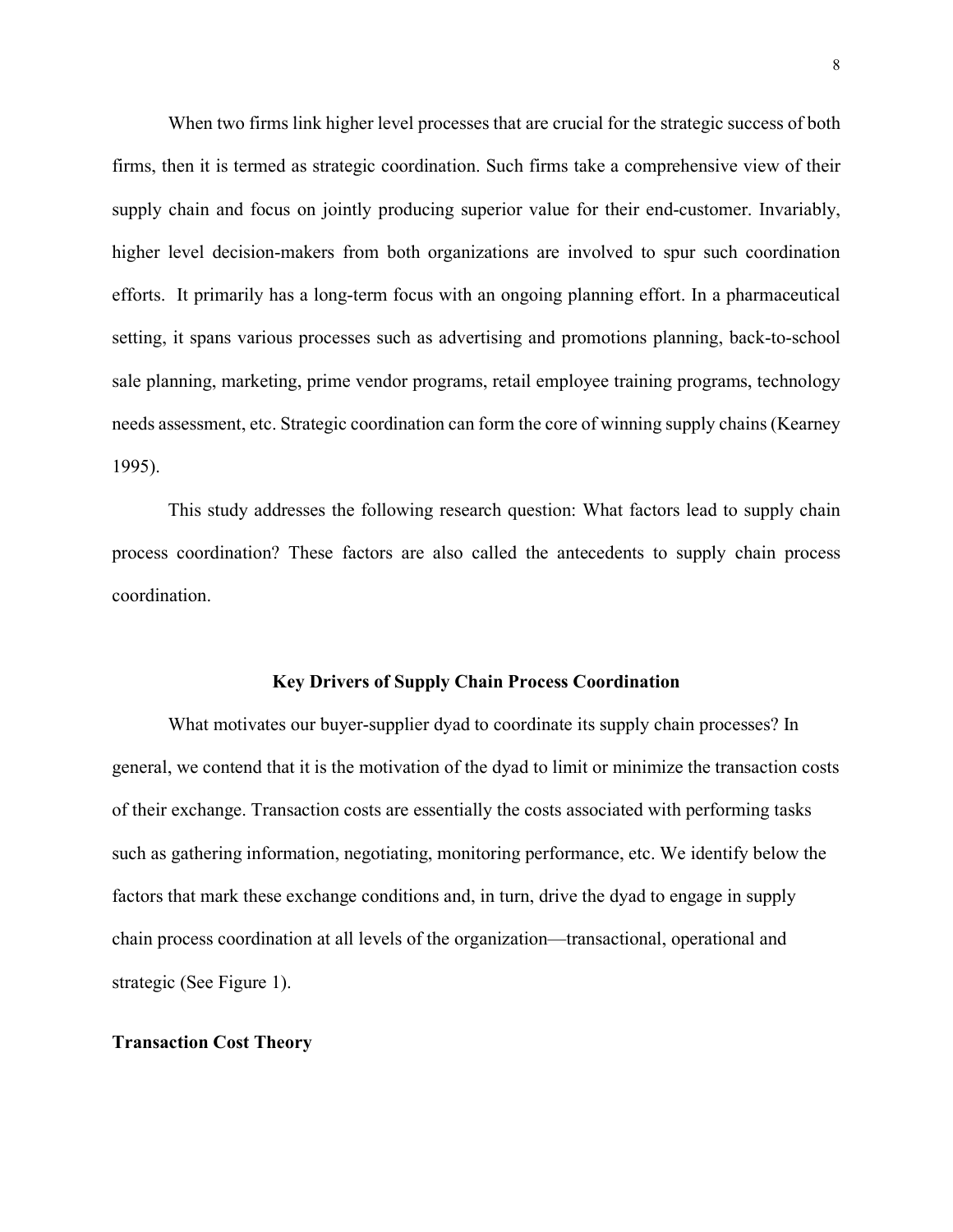The transaction cost theory proposes that when a transaction is more efficiently performed within a firm (i.e., vertical integration) or outside it, as opposed to autonomous contractors (i.e., market governance). The theory assumes that humans as transactors have "bounded rationality" (limited foresight into the future), and they are "opportunistic" and "risk neutral." As per the transaction cost theory, transactions are more efficient under "market governance" where competition drives the market, and price becomes the determining factor for efficiency. When certain dimensions of transactions raise the transaction costs, thus creating market failure, then there can be alternative forms of governance that can create efficiency in the transactions and safeguard the investment in the transactions. Such forms of governance may be hierarchical (vertical integration), where the ownership provides explicit contractual safeguards to protect against transaction hazards (Poppo & Zenger 2002), or relational, where collaborative exchanges (alliance) take place via coordination (Dyer 1997). The latter may be a viable alternative to hierarchy when the market fails. The dimensions that raise the transaction costs are asset specificity, uncertainty and transaction frequency (Williamson 1985). In this study, hypotheses are developed to test how the transaction cost dimensions (asset specificity and uncertainty) influence relational governance by supply chain coordination (alliance).

#### **Asset Specificity**

Asset specificity implies assets that are unique and tailored to a particular transaction and cannot be easily redeployed to another relationship apart from the parties involved in the transaction. These idiosyncratic assets raise a safeguarding problem because of the possibility of opportunistic exploitation of one-party demanding concessions, when the market governance of competition does not work. The solution provided by the transaction cost theory is vertical integration or hierarchical governance of a single ownership. Vertical integration via ownership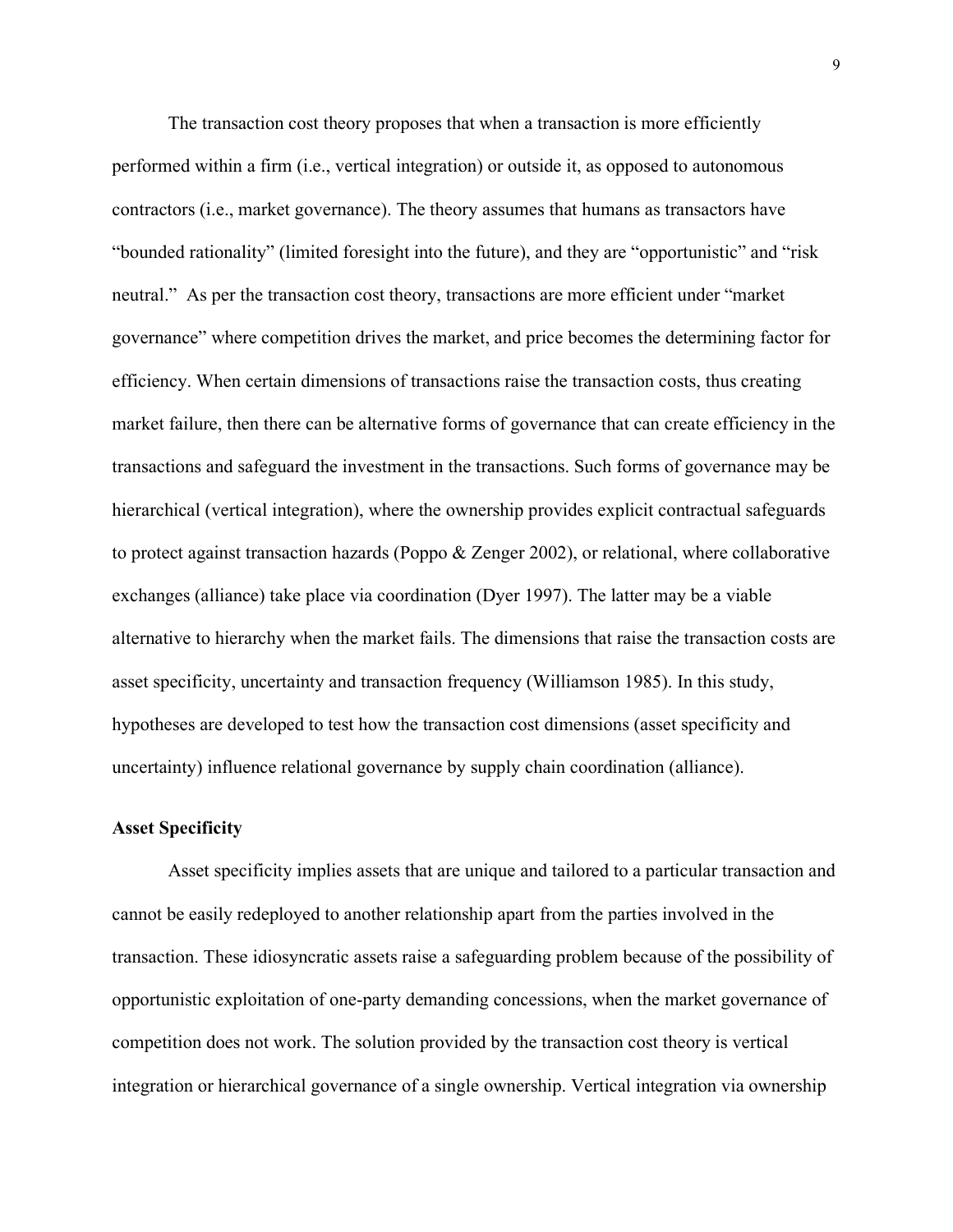can increase control and safeguard the investment, but it increases the cost to the buyer significantly and does not completely protect against transaction hazards (Poppo & Zenger 2002). Also, the cost to dissolve the integration is very high. In order to safeguard the investment, firms can utilize relational governance via coordination of processes without significant cost of ownership.

Thus:

H1a: Asset specificity is positively related to transactional process coordination.

H1b: Asset specificity is positively related to operational process coordination.

H1c: Asset specificity is positively related to strategic process coordination.

#### **Environmental Uncertainty**

The second dimension, uncertainty, arises either when the relevant contingencies surrounding an exchange are too unpredictable to be specified ex ante in a contract (environmental uncertainty) or performance cannot be easily verified ex post (behavioral uncertainty). Environmental uncertainty refers to "unanticipated changes in circumstances surrounding an exchange" (Noordewier, John and Nevin 1990, p. 82). The primary consequence of environmental uncertainty is an adaption problem, that is adjusting agreements raises transaction costs, problem that can be addressed through vertical integration. One can, however, argue that high environmental uncertainty also encourages firms to maintain flexibility, which would go against vertical integration.

Environmental uncertainty can be operationalized as 'unpredictable nature of the external environment.' Klein suggested that 'uncertainty is too broad a concept and that different facets of it led to both desire for flexibility and a motivation to reduce transaction costs' (1989; 256). We have adopted the dimensions of environmental uncertainty of "volatility (dynamism) and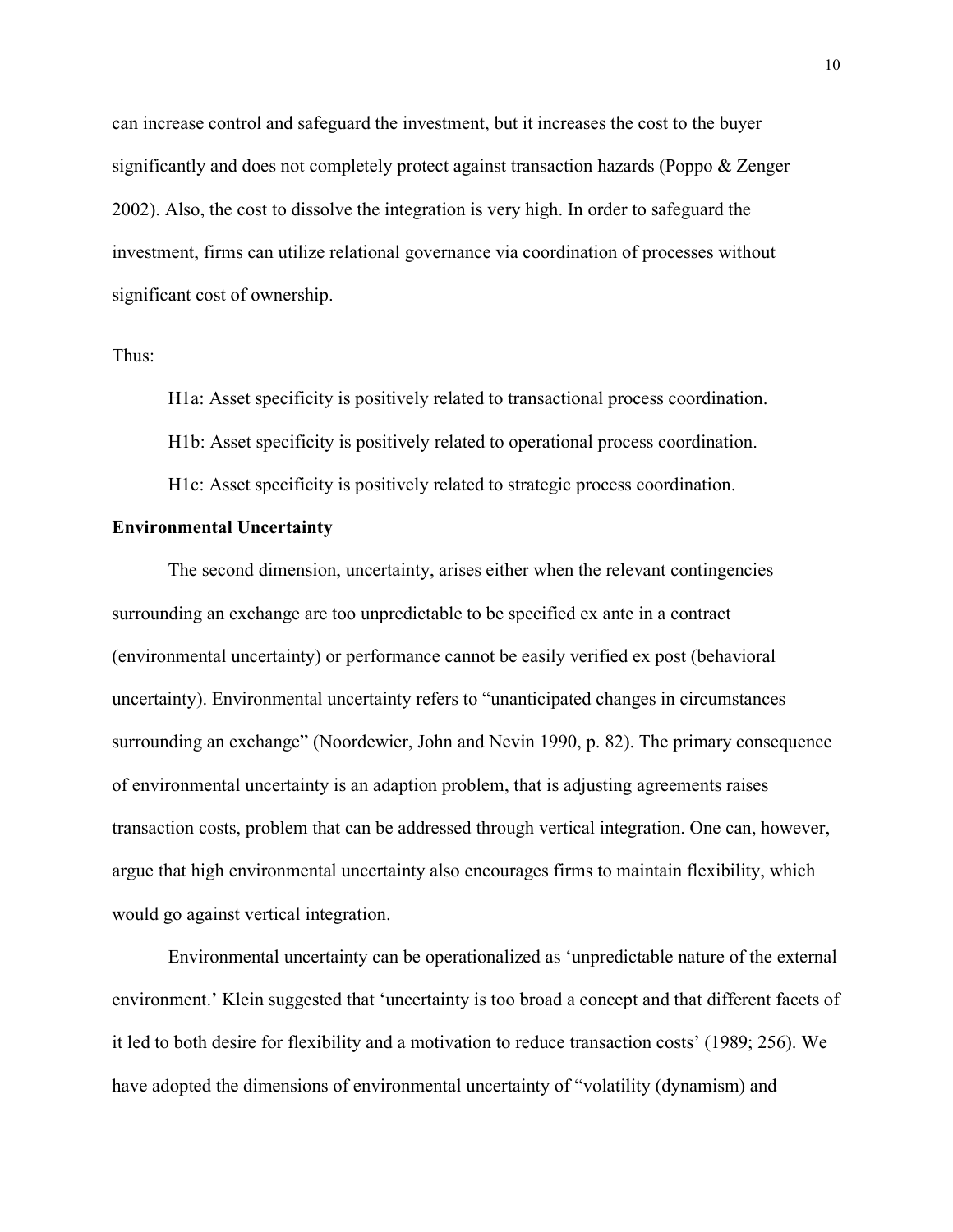diversity (complexity)" in the environment as proposed by Klein and his colleagues (Klein 1989; Klein, Frazier and Roth 1990). The constructs of dynamism and complexity might have opposite effect on the extent of coordination between the parties. Klein and his colleagues posit that while dynamism encourages firms to form higher levels of integration (requiring higher coordination), complexity has just the opposite effect. Under conditions of complex environments in alliances, adaptations cannot be made unilaterally because they require mutual consent from both parties. Building such consent may take time and may be in a short supply in uncertain environments. Thus, the dynamism aspect of environmental uncertainty is defined as the rate of change in the environment and the complexity aspect as the degree to which the environment is heterogenous due to multiple sources of uncertainty in the environment ().

Thus,

- H2a: Environmental dynamism is positively related to transactional process coordination
- H2b: Environmental dynamism is positively related to operational process coordination
- H2c: Environmental dynamism is positively related to strategic process coordination
- H3a: Environmental complexity is negatively related to transactional process coordination
- H3b: Environmental complexity is negatively related to operational process coordination
- H3c: Environmental complexity is negatively related to strategic process coordination

#### **Behavioral Uncertainty**

Behavioral uncertainty is a performance evaluation problem, that is difficulty of observing and measuring compliance of the transacting parties to the contractual agreement. According to the transaction cost theory, the general response to the performance evaluation problem is vertical integration and Anderson (1985). In channel conditions, where vertical integration does not exist,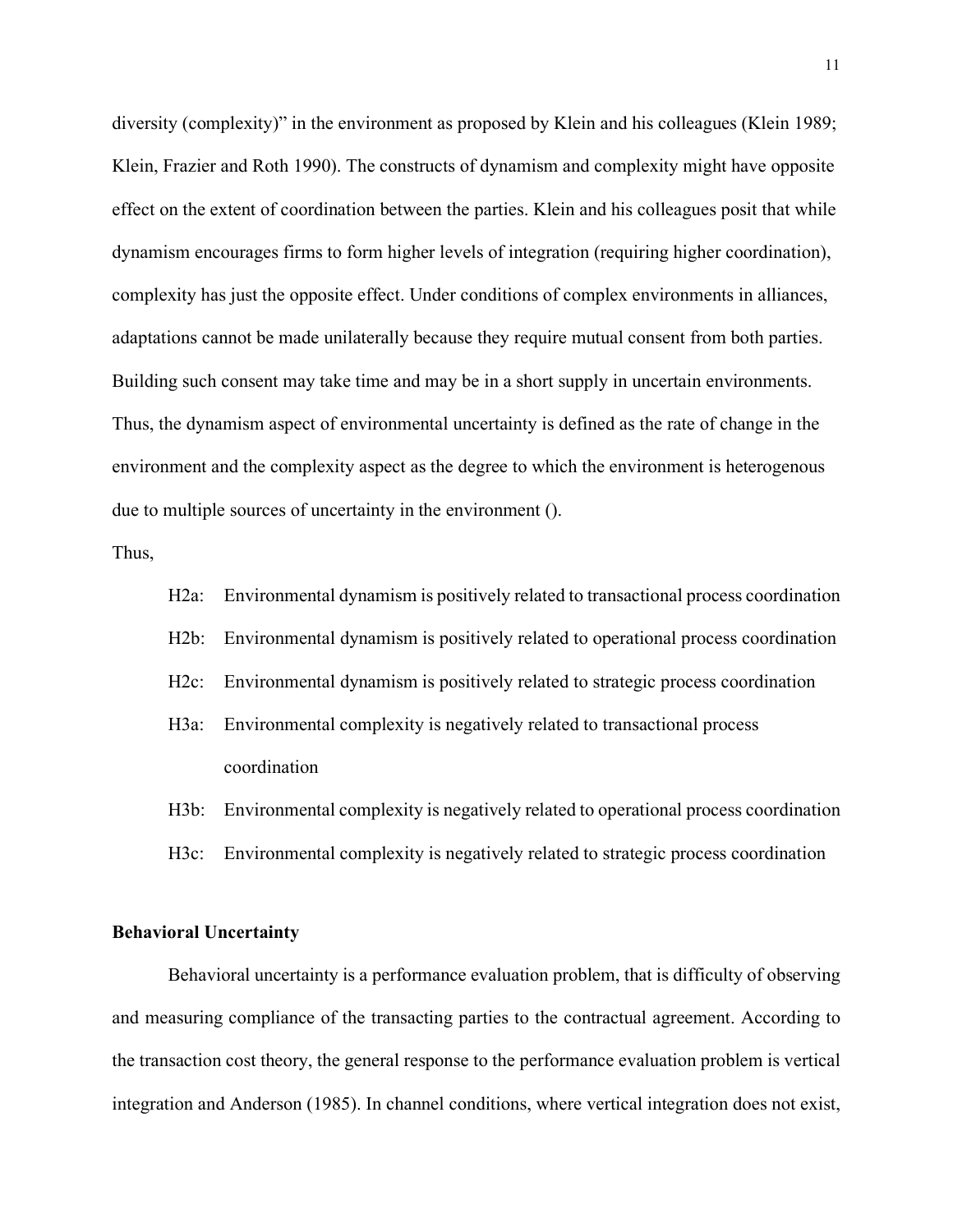does difficulty in performance assessment increase the likelihood of supply chain process integration? The transaction cost theory suggests under conditions of higher behavioral uncertainty, higher levels of process coordination may be able to reduce the evaluation problems of the supplier. Thus:

- H4a: Behavioral Uncertainty is positively related to transactional process coordination
	- H4b: Behavioral Uncertainty is positively related to operational process coordination
	- H4c: Behavioral Uncertainty is positively related to strategic process coordination

#### **Data Collection and Analysis**

Thisstudy is based on a cross-sectional survey of pharmacies in USA. We chose the survey methodology over conducting case studies of some dyads because we wanted a greater generalizability of the results. Given the nature of the study variables, we could not conceive of a field or lab experiment.

The list of pharmacies was obtained from each state department of licensing and regulation. Six hundred potential respondents were solicited through phone calls first. The mail survey was filled out by a pharmacy representative who was involved in the purchasing activities and had knowledge about the nature of the relationship with their wholesaler. The benefits of this study were enumerated in the cover letter to motivate the respondents and included a report of the study to those who provided their address. We followed up with a post card reminder. The respondents were asked to evaluate one of their suppliers.

To operationalize constructs of the study, we used both reflective and formative scales. Supply chain process coordination is measured using a formative scale and all other constructs with reflective scales. The convergent validity and discriminant validity were assessed by examining the correlations between constructs. Convergent validity was supported as the factors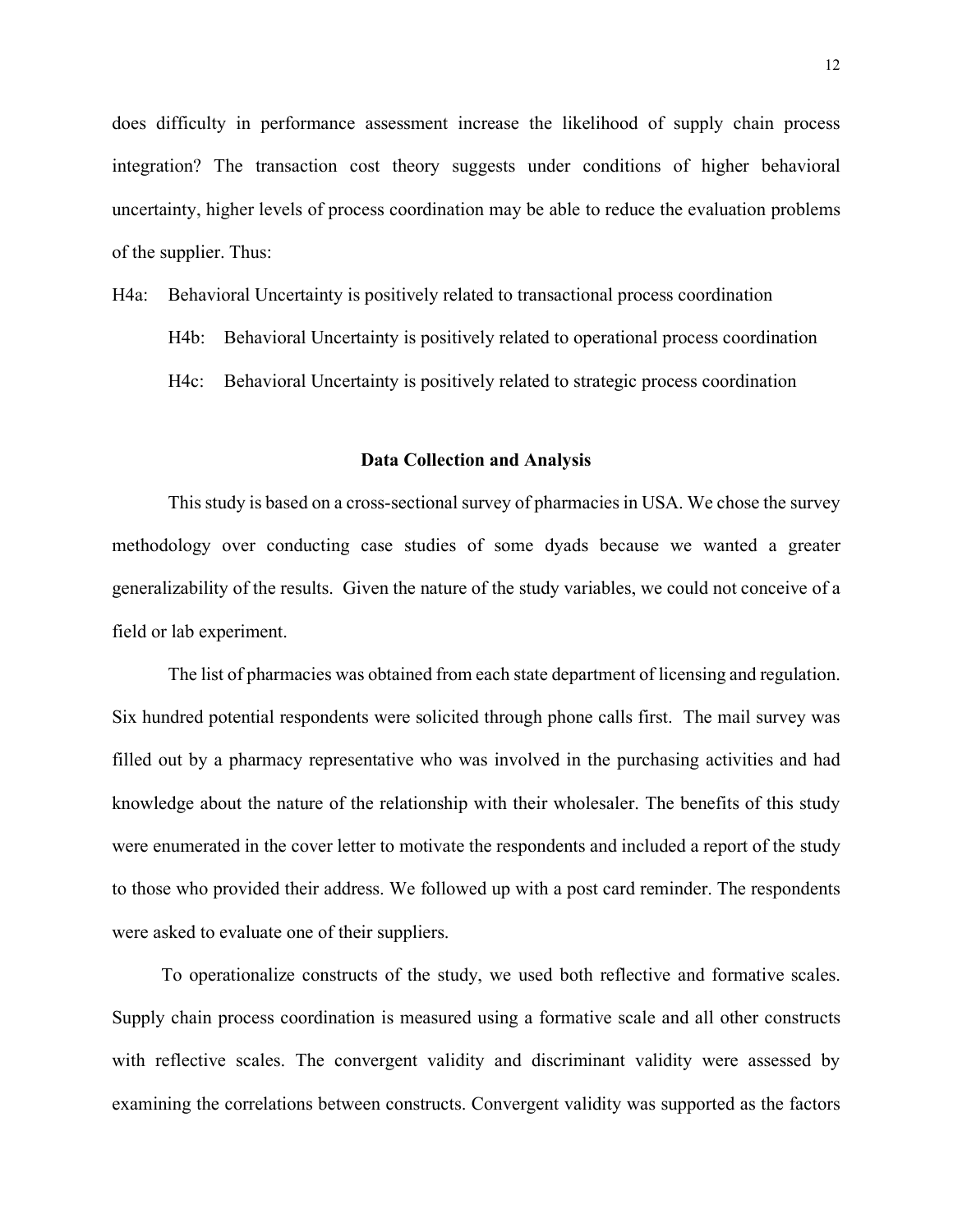facilitating supply chain process coordination and other control measures correlated appreciably with the outcome measures. There is evidence for discriminant validity as the three antecedents do not correlate significantly with one another and other measures that are not hypothesized to correlate. The nonresponse bias was ruled out as the T-tests between early and late respondents indicated no significant differences on the measures of interest.

The scale reliability was checked using the Cronbach's alpha for reflective scales, which were all above 0.70 as shown in Table 1. The factor analyses, presented in Table 2, also validated the composition of the scales as the items loaded on the desired factor. Similarly, a Cohen index was calculated for the formative scales. The Cohen Index is similar to Cronbach's Alpha, which is used for reflective scales. Before conducting the regression analyses to test the hypotheses, multicollinearity problems were checked. The correlations of each of the independent variable in the regressions with all the other independent variables was used to assess multicollinearity. The means, standard deviations of the scales, and the correlations were created and evaluated.

> **\*\*\*\*\*\*\*\*\*\*\*\*\*\*\*\*\*\*\*\*\*\*\*\*\*\*\*\*\*\*** Insert Table 1 and Table 2 Here **\*\*\*\*\*\*\*\*\*\*\*\*\*\*\*\*\*\*\*\*\*\*\*\*\*\*\*\*\*\***

The Ordinary Least Square Regressions were conducted to test the study hypotheses about relationships between the antecedents and supply chain process coordination index. Age of the relationship, channel volume and whether the contract was written or not were used as control variables. The regression equations are shown below:

Each type of process coordination  $= f$  (asset specificity, environmental dynamism, environmental complexity, behavioral uncertainty, written contract, channel volume and age of relationship)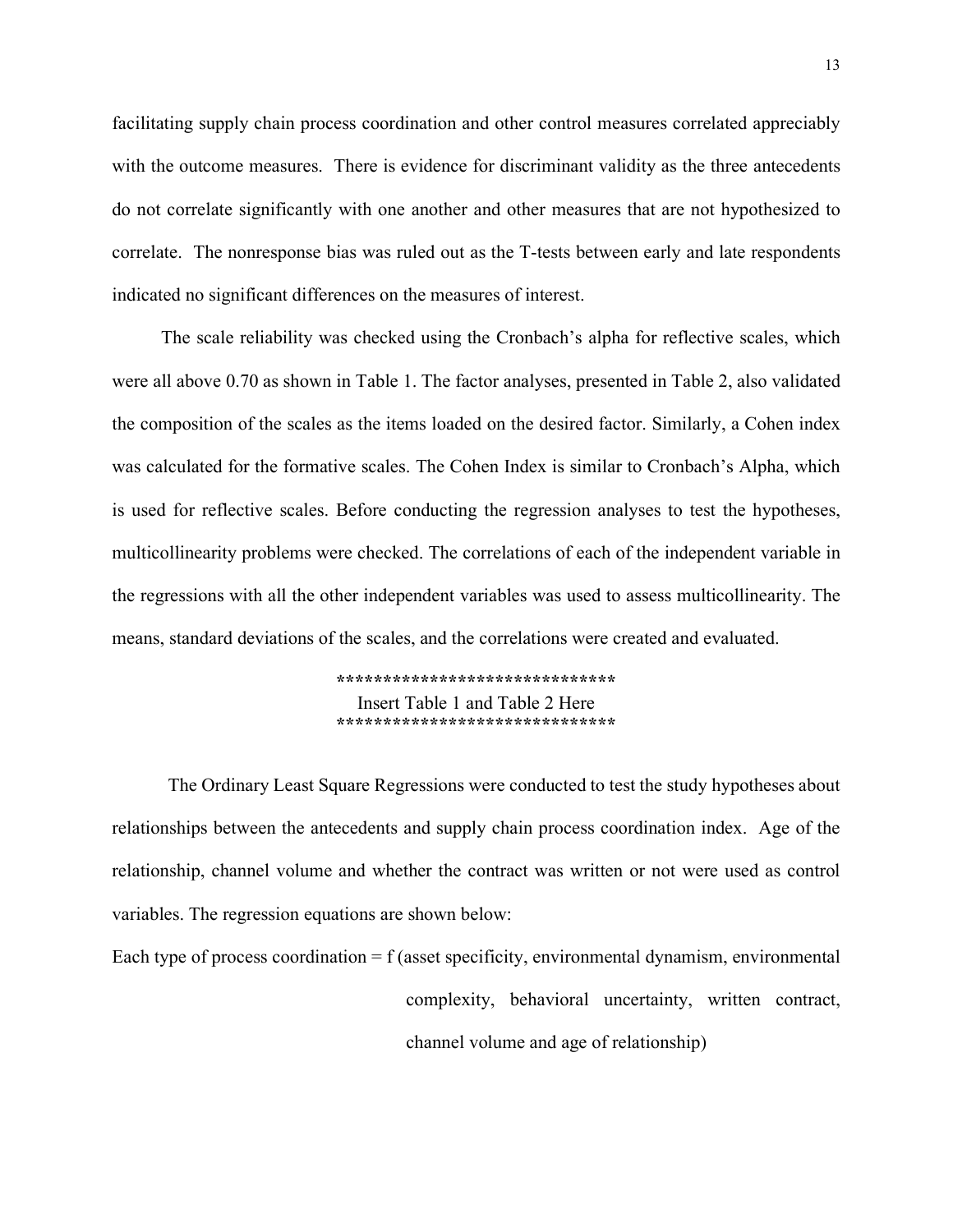For all the multi-item constructs, the summated scores were used in the regression analyses. Adjusted R-square was used to estimate the explained variance of the model.

#### **Results**

All three regression models, one for each type of process coordination, were significant at *p<0.05*. The R-squared for the three regressions range between 0.31-0.45, which means the control variables and study variables combined explain a significant amount of variance in each of the three dependent variables—the three types of process coordination. Of the three control variables, two—length of the relationship between a buyer and supplier and the presence of a written contract—are statistically significant in each of the three models. The third control variable, channel volume, is non-significant in all three models, which means that the extent of coordination, no matter what type, is not influenced by the volume of transactions in a dyadic relationship. This was an unexpected finding and needs to be explored further.

Hypotheses H1a-H1c are supported as asset specificity is significantly and positively (pvalues ranging between 0.01 and 0.012) related to the three types of process coordination transactional, operational and strategic coordination—as shown in Tables 3 through 5. Hypotheses H2b and H2c are also supported as environmental dynamism is negatively and significantly related to the operational ( $p=0.058$ ) and strategic process integration ( $p=0.035$ ). H2a is, however, not supported. Environmental complexity and behavioral uncertainty are positively related to only transactional process integration at  $p =0.04$  and  $p =0.01$  respectively, but not to either the operational or strategic process integration. Hence H3a and H4a are supported, but H3b-H3c and H4b-H4c are not supported. The results are discussed below.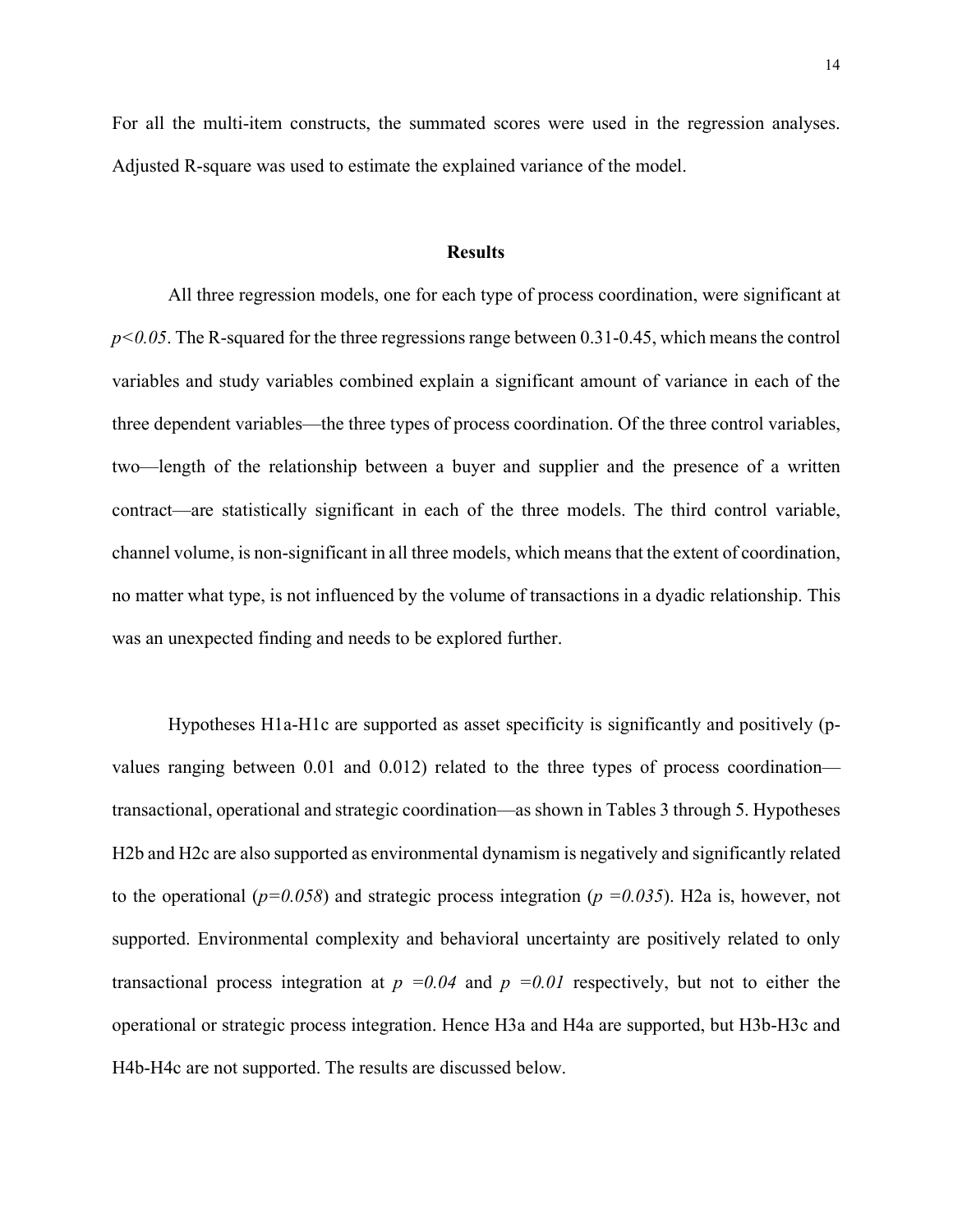#### **\*\*\*\*\*\*\*\*\*\*\*\*\*\*\*\*\*\*\*\*\*\*\*\*\*\*\*\*\*\***

Insert Tables 3, 4 and 5 Here \*\*\*\*\*\*\*\*\*\*\*\*\*\*\*\*\*\*\*\*\*\*\*\*\*\*\*\*

#### **Discussion**

The results of the study support the transaction cost theory's predication that asset specificity motivates supply chain process coordination significantly across all three levels transactional, operational and strategic. This is a significant finding of the study. With higher levels of supply chain coordination, the wholesaler and the pharmacy might be able to safeguard their idiosyncratic investments and potentially reduce transaction costs. In the past, transaction cost theory was applied to vertical integration (common ownership). It is important to note that the transaction cost theory can be applied even in cases of "virtual coordination" based on processes. Aligning supply chain processes can create efficient supply chain system and it can be as successful as vertical integration.

Based on the extant literature, environmental dynamism was proposed to be positively related to supply chain coordination at transaction, operational and strategic levels. On the contrary, the results indicate that the impact is not-significant at the transaction level, but significant at the operational and strategic level though in the opposite direction of what was predicted. The results show that environmental dynamism is negatively related to coordination at the operational and strategic level. This indicates that the environmental dynamism does not have an impact on the day to day dealings that are routine and transactional, but it doesimpact negatively the coordination at the operational and strategic levels. In a rapidly changing environment, it might be challenging to coordinate activities given the pace of change because it takes time to plan and act in those situations.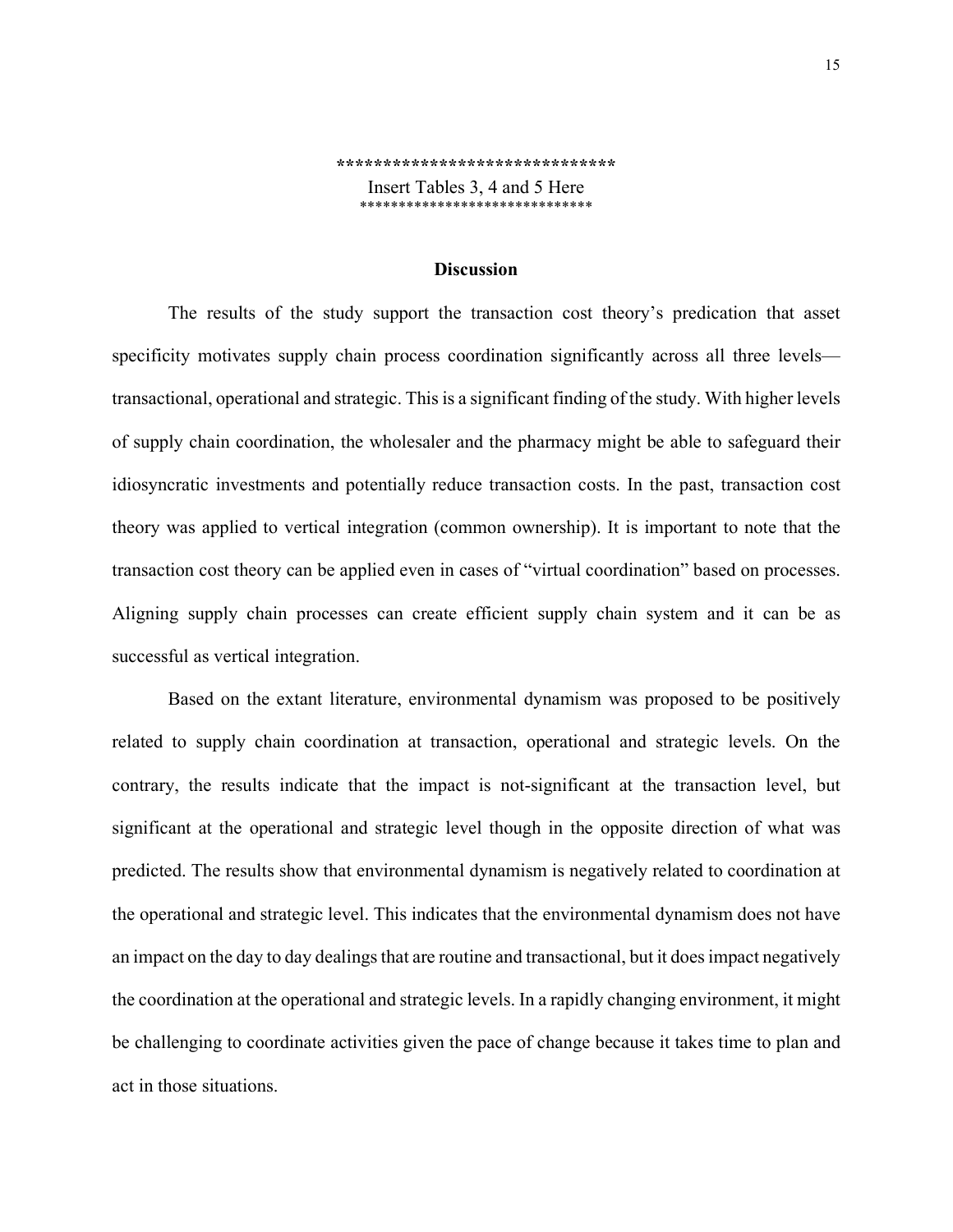Environmental complexity, on the other hand was predicted to be negatively related to supply chain coordination at all the three levels. We, however, found that environmental complexity was significant and positively correlated at the transaction level and not-significant at the operational and strategic levels. This finding illustrates that firms do coordinate when the environment is complex to reduce uncertainty and make adaptations to reduce transaction costs. Both environmental dynamism and complexity have different effects on supply chain coordination which is an intriguing finding. This study to some extent proves that these two environmental uncertainty constructs are unique and different dimensions of the environment and have opposing effects on coordination. Further work is necessary for theoretical development of the environmental uncertainty construct in the pharmaceutical supply chain context.

Finally, behavioral uncertainty had a positive and significant impact on transactional coordination, but no significant effect on operational and strategic coordination. Behavioral uncertainty is a performance evaluation problem and it increases the transaction cost because of difficulty in ascertaining ex post contractual compliance between the wholesaler and the pharmacy. In this case, based on the transaction cost theory, the performance evaluation problem could be addressed by coordination. Also, performance evaluation is easier at the transaction level as opposed to the operational and strategic levels. In the pharmaceutical supply chain context, the transactions are highly automated using information technology and it is easy to monitor the dayto-day transactions, both of which enhance coordination.

In summary, the results in general support the transaction cost theory predications for asset specificity at all three levels (transactional, operational and strategic coordination). Environmental uncertainty (dynamism and complexity) are complicated findings and require further investigation. Behavioral uncertainty is found to impact the transactional level coordination. Even though the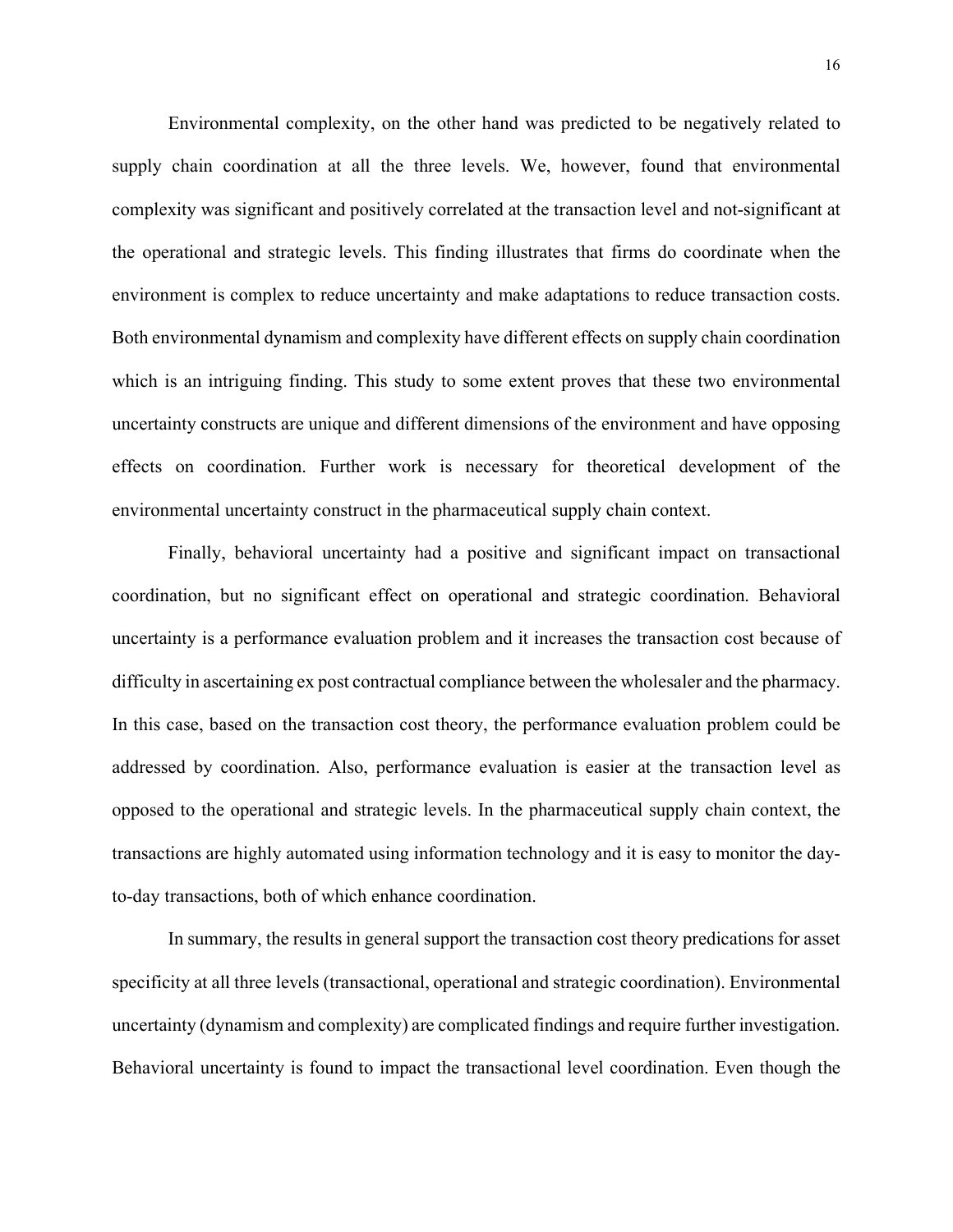transaction cost theory is utilized in supply chain research in other industries, this is seminal research for the pharmaceutical supply chain context.

#### **Managerial Implications**

In a recent study (Singh et al. 2016), the number one issue identified in the pharmaceutical supply chain is supply chain coordination, the topic of this paper. We studied the key transaction cost theory factors that influence coordination between the wholesalers and the pharmacies at the transactional, operational and strategic levels. The management at the wholesaler and pharmacies can improve coordination that will reduce transaction costs and improve performance. The wholesalers invest significantly in the relationship with the pharmacies by providing customized IT and other services to enable the pharmacies to succeed in their business. The pharmacies also buy most of their product requirements from one wholesaler and participate in the loyalty program offered by the wholesaler. With high levels of idiosyncratic investments, high levels of coordination and sharing information would safeguard investments and reduce transaction costs to both parties.

The results of this study show that environmental dynamism is negatively related to coordination at the operational and strategic levels. Rapidly changing (dynamic) environment creates a speculation about the future and coupled with bounded rationality of managers it may lead to guarded approach to coordination. On the other hand, a complex environment facilitates coordination leading to better adaptation at the transaction level. These constructs require further exploration and testing to understand their opposite impact on coordination. Researchers in the past have had significant challenges with these constructs and more studies need to be conducted to understand their role in the supply chain. Finally, behavioral uncertainty has a positive impact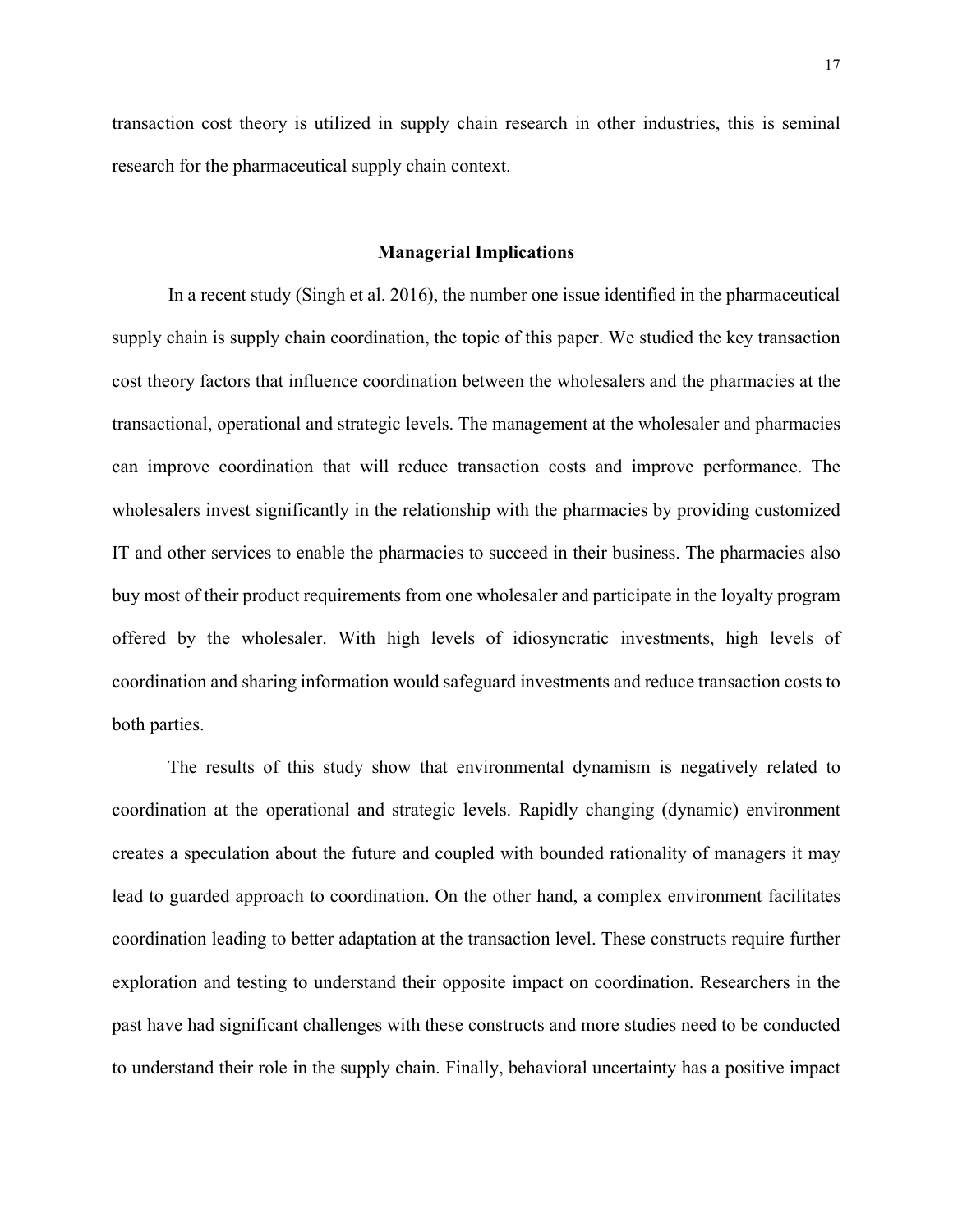on coordination at the transaction level. Coordination will enable better monitoring of the day to day operations, evaluate the performance of the other party, and improve the performance of the supply chain.

The findings will help the wholesaler-pharmacy dyad in the pharmaceutical supply chain on the importance of supply chain coordination. The study clearly illustrates that coordination occurs at different levels (transactional, operational and strategic) and different transaction cost drivers have varied impact on coordination. Supply chain efficiency is very important in the pharmaceutical supply chain and this study shows that coordination across the supply chain can achieve those efficiencies. Supply chain coordination can achieve product availability to the patients at the right quality, right quantity, right time, right location and right price. Unlike other industries, the consequences of supply chain failure due to counterfeit drug infiltration, drug shortage, etc., can have dire impact on the healthcare system. In addition, the healthcare industry is highly regulated and so coordination among the supply chain members is critical for the safe and secure supply chain. To the best of our knowledge, this is the first empirical study to show the importance of supply chain coordination in the pharmaceutical supply chain with significant implications for wholesalers and pharmacies.

#### **Limitations and Directions for Future Research**

There are several limitations to this study, which should serve as a fertile ground for future research. First, this is a cross sectional study and thus precluded measurement of the dynamic nature of some of the constructs. Second, the perception of the relationship is observed only from the pharmacy's point of view and not from the drug supplier's perspective. Third, this study used a single informant, which is appropriate for half of our sample as for pharmacies that are smaller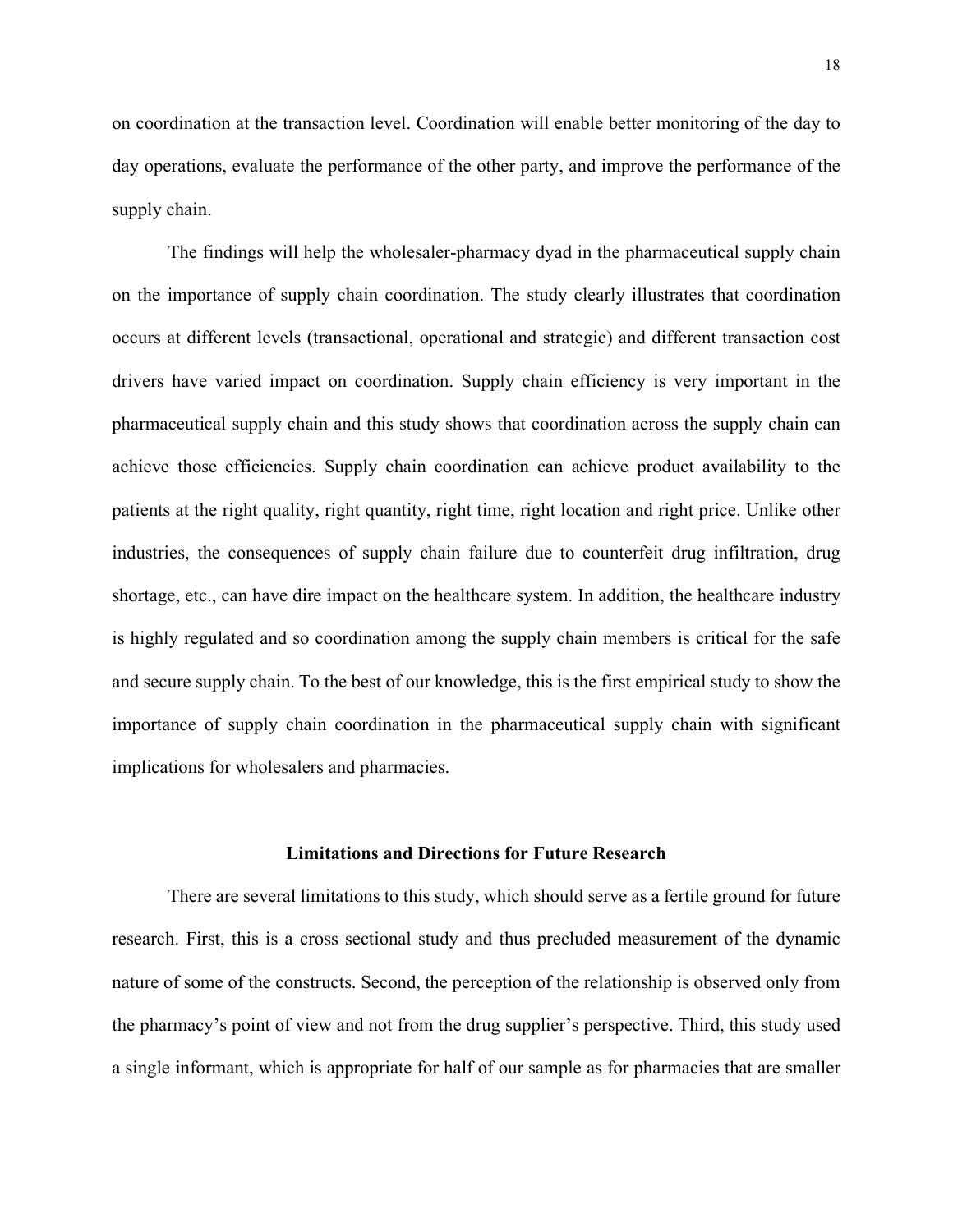in operation, such as the independents, these informants make the key purchasing decisions. Chain pharmacies in contrast might have multiple decision-makers in purchasing activities. Even though efforts were made to identify the key informant through a phone call, still it is possible that the survey respondents might not be fully aware of the decision-making situations and their pharmacy's preferences in all situations.

Fourth, the generalizability of study results may also be limited due to the following factors. The theory is tested in a pharmaceutical channel, which is somewhat unique due to the product, directed nature of the demand, and stringent regulation by the government. Further, the changes in technology and third-party payer influences are important factors that may limit the generalizability of the findings over time. Additionally, our sample is comprised of 50% independent pharmacies which may sway the findings a little. The pharmacists who manage independent pharmacies often have limited management training. Thus, their perceptions and responses could be different from those who are more highly trained in management, thus confounding the results of the study. Fifth, this study tried to address all the key transaction cost theory-based constructs and their relationships in this context. However, there may be other constructs that are based on other theories, such as the resource dependence theory, social exchange theory and social network theory that could contribute to understanding this issue further but were not included inadvertently (Gligor et. al. 2019). Sixth, the coordination was conceptualized at three levels (transactional, operational and strategic). We did not investigate if one has to achieve coordination in a linear fashion, that is transactional coordination before operational and strategic. Also, we didn't explore if one can achieve strategic coordination without transactional or operational coordination. Further studies are needed to examine these questions. Finally, one can study the consequences of supply chain coordination on responsiveness,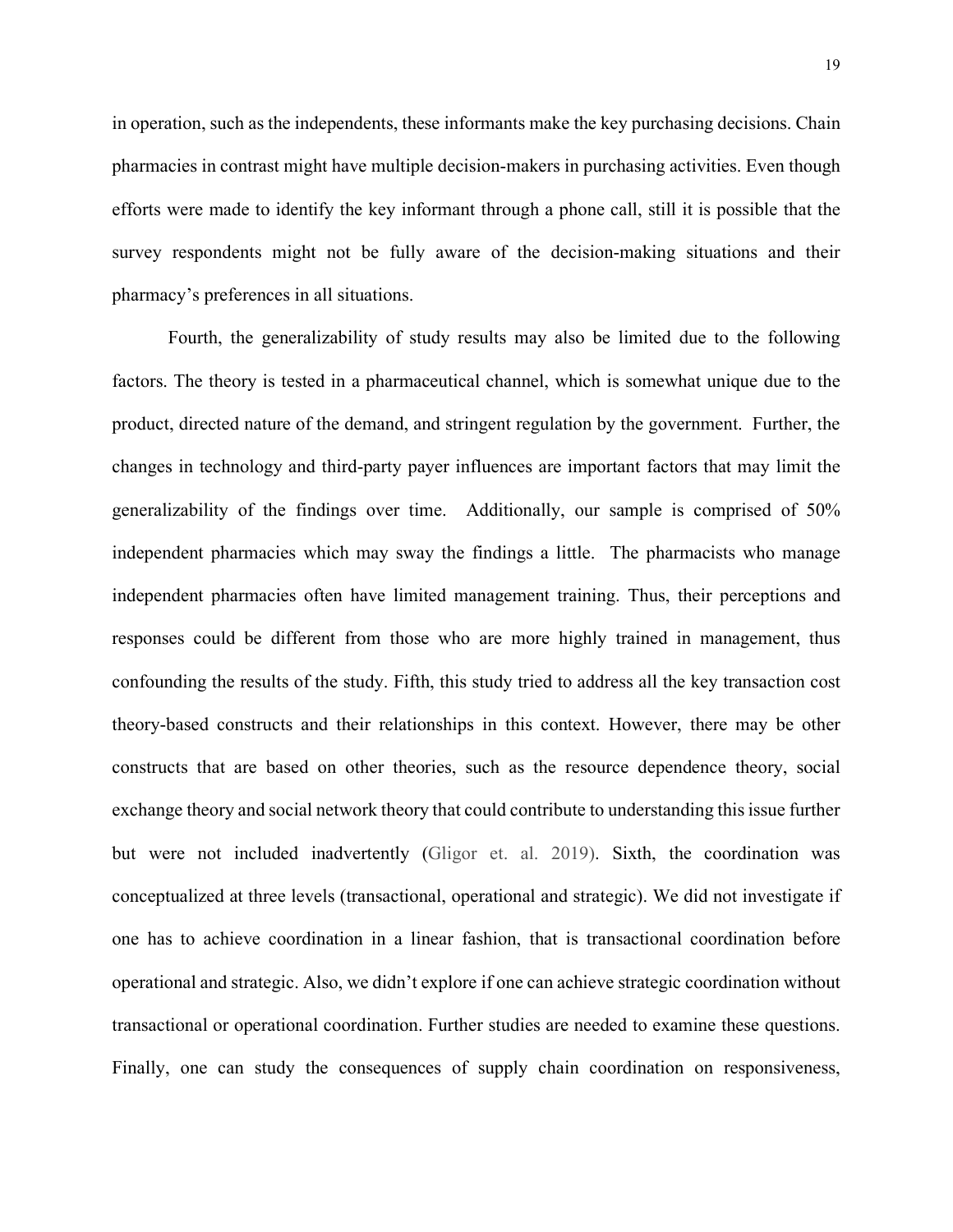flexibility, risk management, compliance to regulations, etc. Despite the aforesaid limitations, this study provides valuable information from the practical standpoint of pharmacy professionals, contributes to the theory development by examining antecedents to process coordination based on the transaction cost analysis, and raises many questions for future research.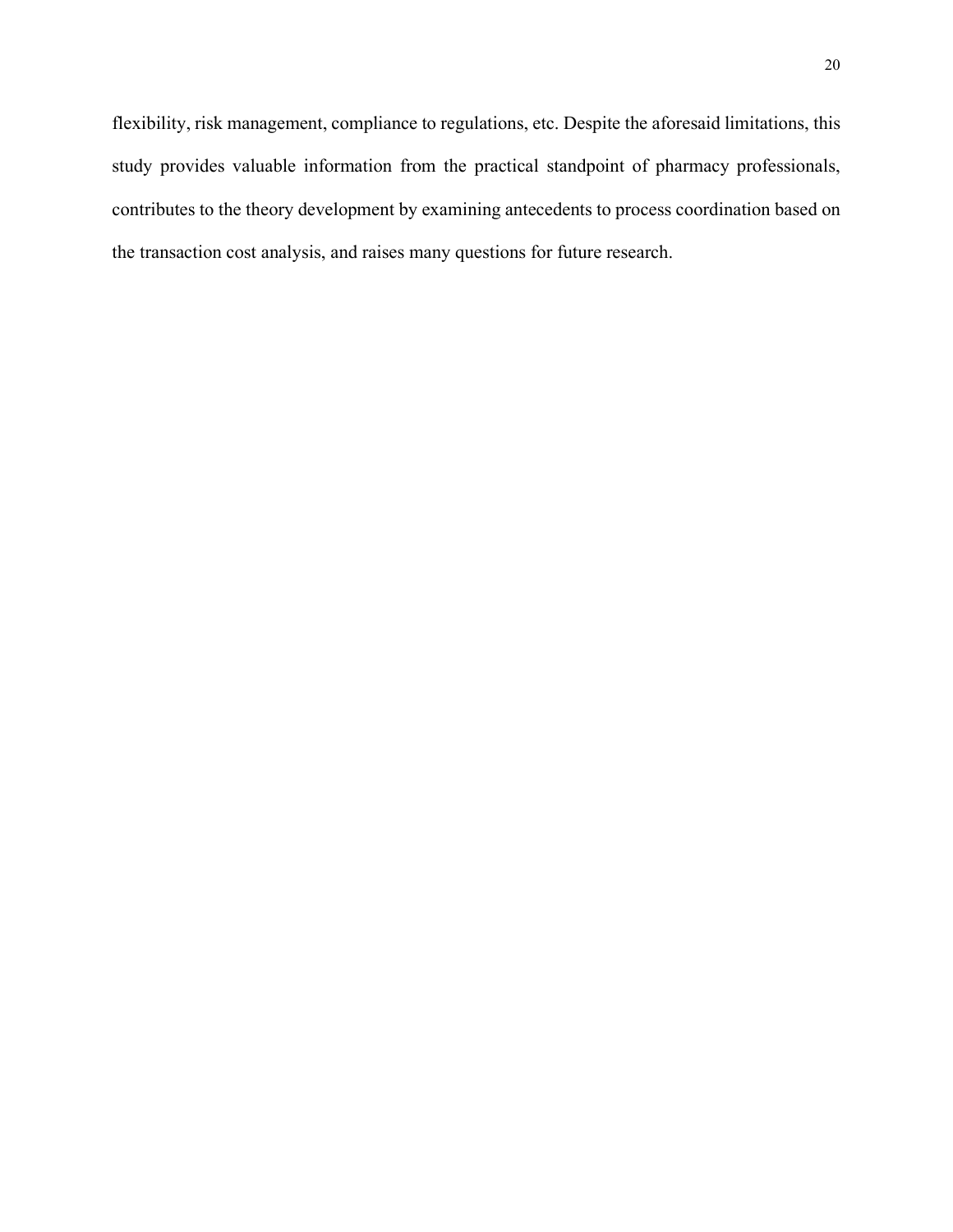### **Appendix**

Asset Specificity (5)  $\alpha = 0.85$ 

(1=Strongly Disagree to 7=Strongly Agree)

1. We have significant investments in equipment dedicated to our relationship with this wholesaler.

2. A lot of the tasks we perform in the procurement process require closely working with the wholesaler.

3. Our procurement systems has been tailored to meet the transactions with this wholesaler.

4. Most of the training our pharmacy staff has gone through is to learn the wholesalers' procedures and routines.

*5.* We have made extensive adjustments in our pharmacy in order to deal effectively with this wholesaler.

Environmental Dynamism (5)  $\alpha = 0.88$ 

(Anchored 1=stable to 7=unstable)

- 1. Stability of prescription sales volume
- 2. Stability of local market trends
- 3. Stability of market shares
- 4. Stability of Pharmaceutical prices
- 5. Stability of overall conditions of the local market

Environmental Complexity (5)  $\alpha = 0.62$ 

(anchored 1=easy to 7=difficult )

- 1. Monitoring market trends
- 2. Number of competitors in our market
- 3. Assessing marketplace competition
- 4. Managing third party contracts
- 5. Market in which we buy pharmaceuticals

Behavioral Uncertainty (4)  $\alpha = 0.70$ (1=Strongly Disagree to 7=Strongly Agree)

- 1. Assessing performance of the supplier is a complicated matter
- 2. It is inadequate to evaluate this supplier based only on based on price
- 3. Evaluating the performance of this supplier requires extensive inspection
- 4. Conducting performance evaluations of this supplier requires making sure they follow agreed upon procedures.

Please circle the extent of coordination between you and the wholesaler in the following processes. Circle the response that best represent the level of coordination between you and your wholesaler (1= minimal,  $5$  = extensive)

Transactional (4)

- a. Product ordering process
- b. Product fulfillment process
- c. Billing and payment process
- d. Return goods process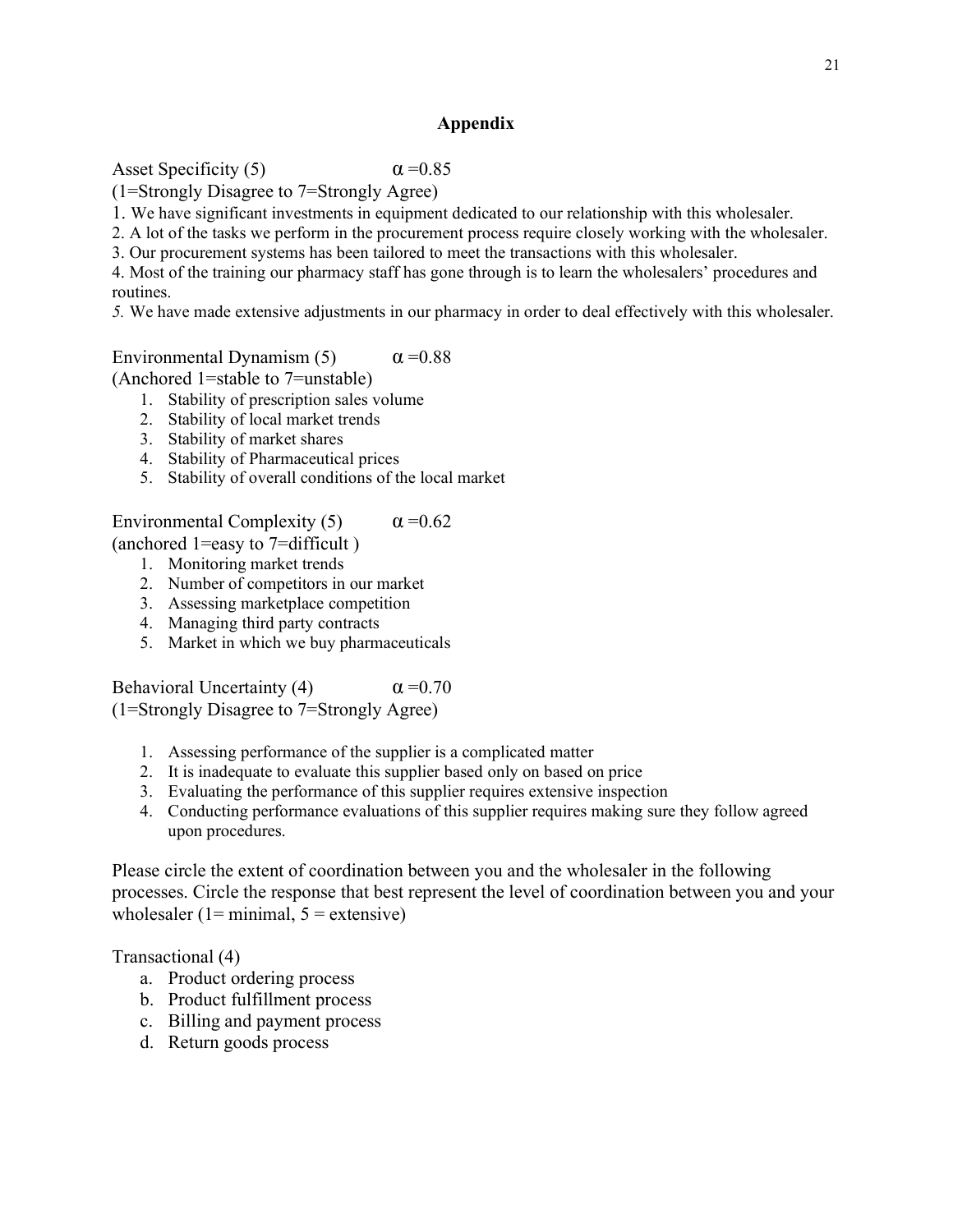### Operational (6)

- e. Inventory management process
- f. Store financial management process
- g. Employee training process
- h. Information system management support
- i. Store layout/design support
- j. New service development process

## Strategic (7)

- k. Pricing process
- l. Promotional process
- m. Market research process
- n. Planning process to reduce costs
- o. Planning process to improve responsive to patients
- p. Information sharing process
- q. Contract administration process

### Channel Volume in percentage

1. What percentage of your total annual dollar purchases of prescription drugs do you obtain from this particular supplier ?  $\frac{9}{6}$ 

Length of Relationship in years

2. How long have you been doing business with this supplier ? Years

## Written Contract (Yes/No)

3. Does your company have a written contract with the supplier (yes or no)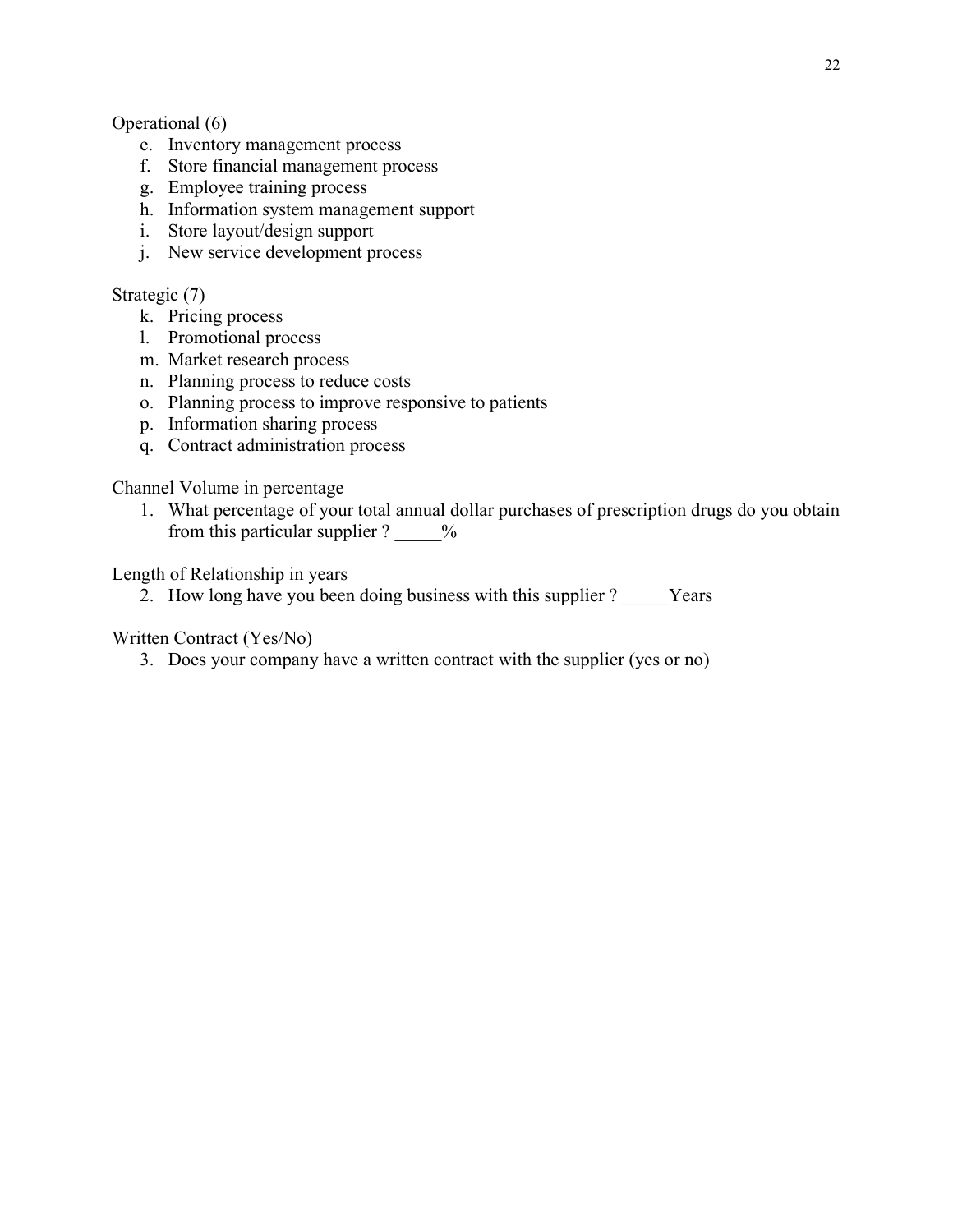#### **References**

Anderson Erin (1985), "The salesperson as outside agent or employee: A transaction cost analysis," *Marketing Science*, 4 (Summer): 234-254.

Arshinder, Kanda, A. Deshmukh, S.G. (2008) "Supply Chain Coordination: Perspectives, empirical studies and research directions, *International Journal of Production Economics*, 115 (2): 316-335

AT Kearney (1995), *Integrating the Supply Chain*, A Report.

Capacino, William C. (1997), *Supply Chain Management – The Basics and Beyond*, Boca Raton, Florida: St. Lucie Press.

Chen, H., Daugherty, P. J., & Roath, A. S. (2009). Defining and operationalizing supply chain process integration. *Journal of Business Logistics*, *30*(1), 63-84.

Croxton, Keely L. Garcia-Dastugue, Sebastian J. Lambert, Douglas. L., Rogers, Dale S. (2001), "The Supply Chain Management Processes" *The International Journal of Logistics Management,* 12 (2): 13-36

Davenport, H. Thomas (1993), *Process Innovation: Reengineering Work though Information Technology,* Boston, MA: Harvard Business School Press.

Dixit, A., Routroy, S., & Dubey, S. (2019). A systematic literature review of healthcare supply chain and implications of future research. *[International Journal of Pharmaceutical and](https://www.emerald.com/insight/publication/issn/1750-6123)  [Healthcare Marketing](https://www.emerald.com/insight/publication/issn/1750-6123)*, 13 (4), 405-435.

Dyer, J.H. (1997). Effective interim collaboration: how firms minimize transaction costs and maximise transaction value. *Strategic Management Journal*, 18(7), 535-556.

Fabbe-Costes, N., & Jahre, M. (2008). Supply chain integration and performance: a review of the evidence. *International Journal of Logistics Management, 19*(2), 130-154.

Gligor, D., Bozkurt, S. Russo I, Omar, A. (2019), "A look into the past and future: theories within supply chain management, marketing and management," *Supply Chain Management: An International Journal*, 24 (1) : 170-186

John, George and Barton A. Weitz (1988), "Forward Integration into Distribution: Empirical Test of Transaction Cost Analysis," *Journal of Law, Economics and Organization*, 4 (2), 121-139.

Klein, Saul (1989), "A Transaction Cost Explanation of Vertical Control in International Markets," *Journal of the Academy of Marketing Science*, 17 (Summer), 253-260.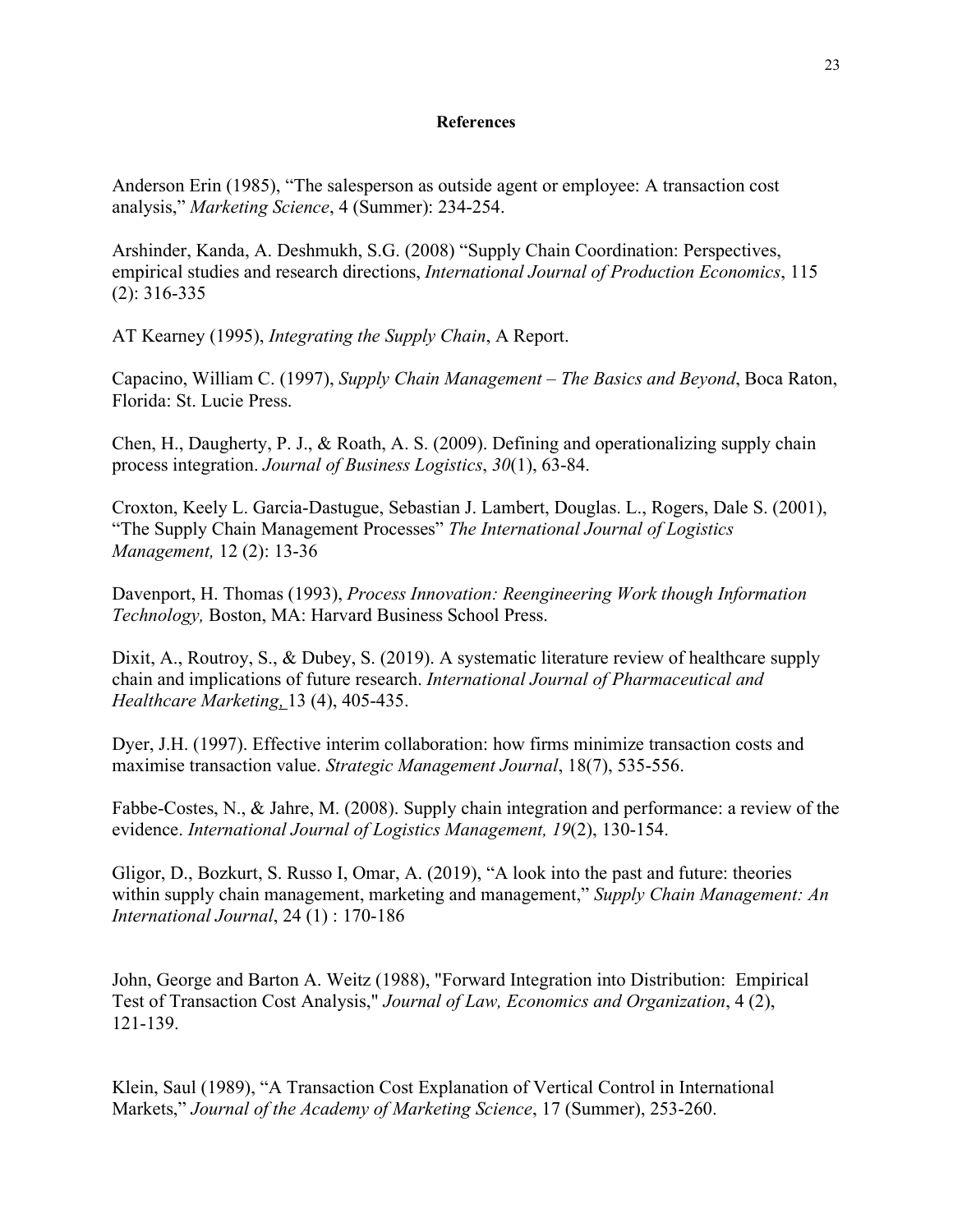Klein, Saul, Gary L. Frazier and Victor J. Roth (1990), "A Transaction Cost Analysis of Channel Integration in International Markets," *Journal of Marketing Research*, 27 (May), 196-208.

Kumar, Nirmalaya, Louis W. Stern and James C. Anderson (1993), "Conducting Interorganizational Research Using Key Informants," *Academy of Management Journal*, 36 (6), 1633-1651.

Lambert, D.M. (2008), *Supply Chain Management: Processes, Partnerships, Performance*. Supply Chain Management Institute, FL.

Ledlow, Gerald, R. Manrodt, Karl B. Schott, David. E. (2017), *Healthcare Supply Chain Management – Elements, Operations and Strategies*, Jones & Barlett Learning, LLC, Burlington, MA

Mehralian, G., Moosivand, A., Emadi, S. and Asgharian, R. (2015), "Developing a coordination framework for pharmaceutical supply chain: using analytical hierarchy process," *International Journal of Logistics Systems and Management*, 26 (3), 277-293.

Narayana, S.A., Pati, R.K. and Vrat, P. (2014), "Managerial research on the pharmaceutical supply chain a critical review and some insights for future directions," *Journal of Purchasing and Supply Management*, 20 (1), pp. 18-40.

Noordewier, Thomas G., George John, and John R. Nevin (1990), "Performance Outcomes of Purchasing Arrangements in Industrial Buyer-Vendor Relationships," *Journal of Marketing*, 54 (October), 80-93.

Prajogo, D. Oke, A. and Olhager, J (2016), "Supply chain processes: Linking supply logistics integration, supply performance, lean processes and competitive performance", *International Journal of Operations & Production Management*, Vol. 36 No. 2, pp. 220-238.

Poppo, Laura and Todd Zenger (2002), "Do formal contracts and relational governance function as substitutes or complements?" *Strategic Management Journal*, 23(8), 707-725.

Privett, Natalie and David Gonsalvez (2014), "The Top Ten Global Health Care Supply Chain Issues: Perspectives from the Field," *Operations Research for Health Care,* Vol. 3, pp. 226-230.

Reyes, Pedro M., Bhutta, Khurrum (2005) "Efficient Consumer Response: Literature Review," *International Journal of Integrated Supply Chain Management*, 1(4): 346-386

Rinfleisch, Aric and Jan B. Heide (1997), "Transaction Cost Analysis: Past, Present and Future Applications," *Journal of Marketing,* 61(4): 30-54.

Singh, Rajesh Kr., Kumar, R. Kumar, P. (2016), "Strategic Issues in Pharmaceutical Supply Chains: A Review," *International Journal of Pharmaceutical and Healthcare Marketing*, Vol. 10 No. 3, pp.234-257.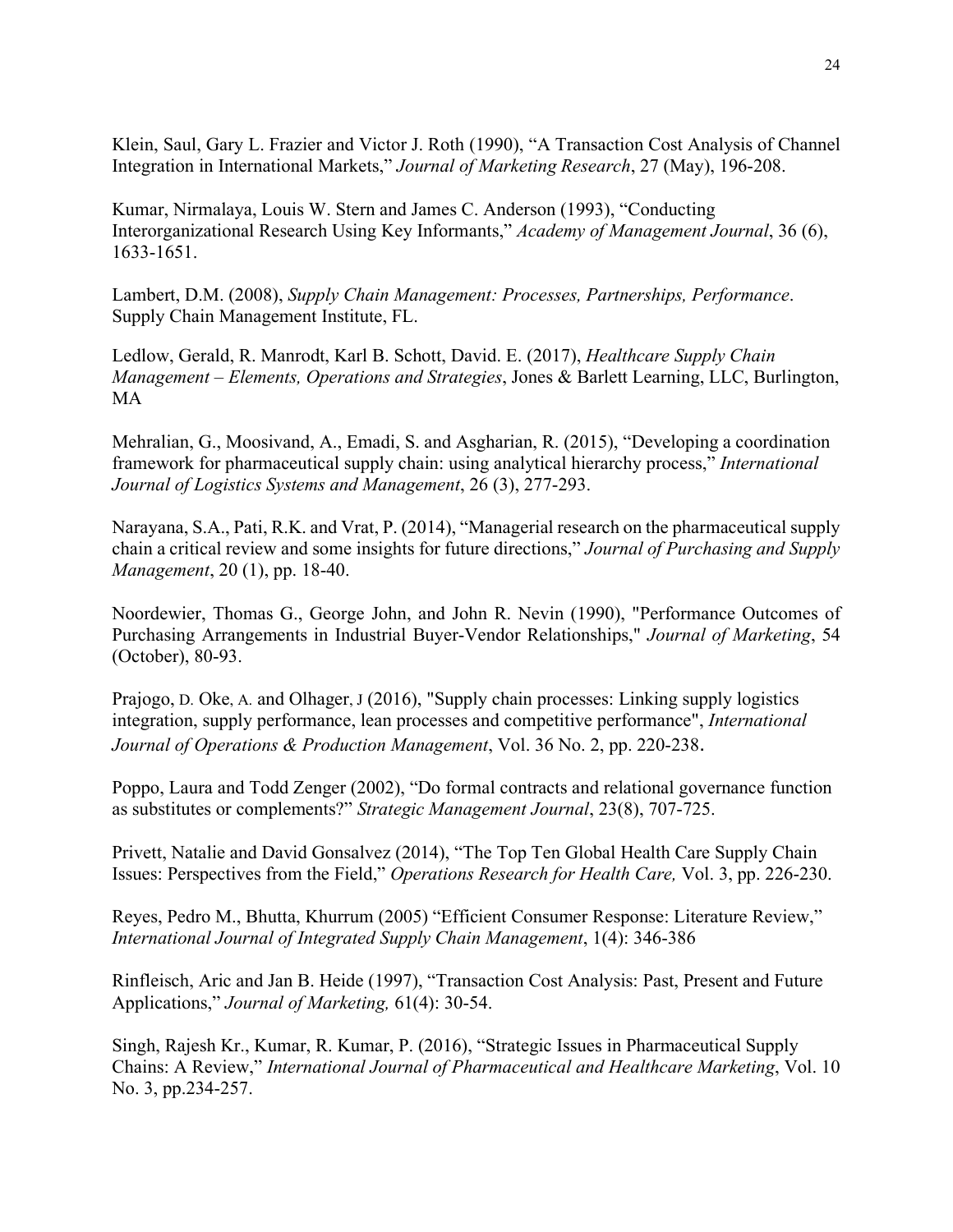Siyu L., Zhao, X. Huo, B. (2018). "Supply chain coordination and innovativeness: A social contagion and learning perspective," *International Journal of Production Economics*, 205 (November): 47-61

Srivastava, M.K. (2017). "Coordination Mechanism for Supply Chain: A Review," *Journal of Supply Chain Management Systems,* 6(4), 22-32.

Van der Vaart, T., & van Donk, D. P. (2008). "A critical review of survey-based research in supply chain integration," *International Journal of Production Economics*, *111*(1), 42-55.

Williamson, Oliver E. (1985), *The Economic Institutions of Capitalism*, New York: The Free Press.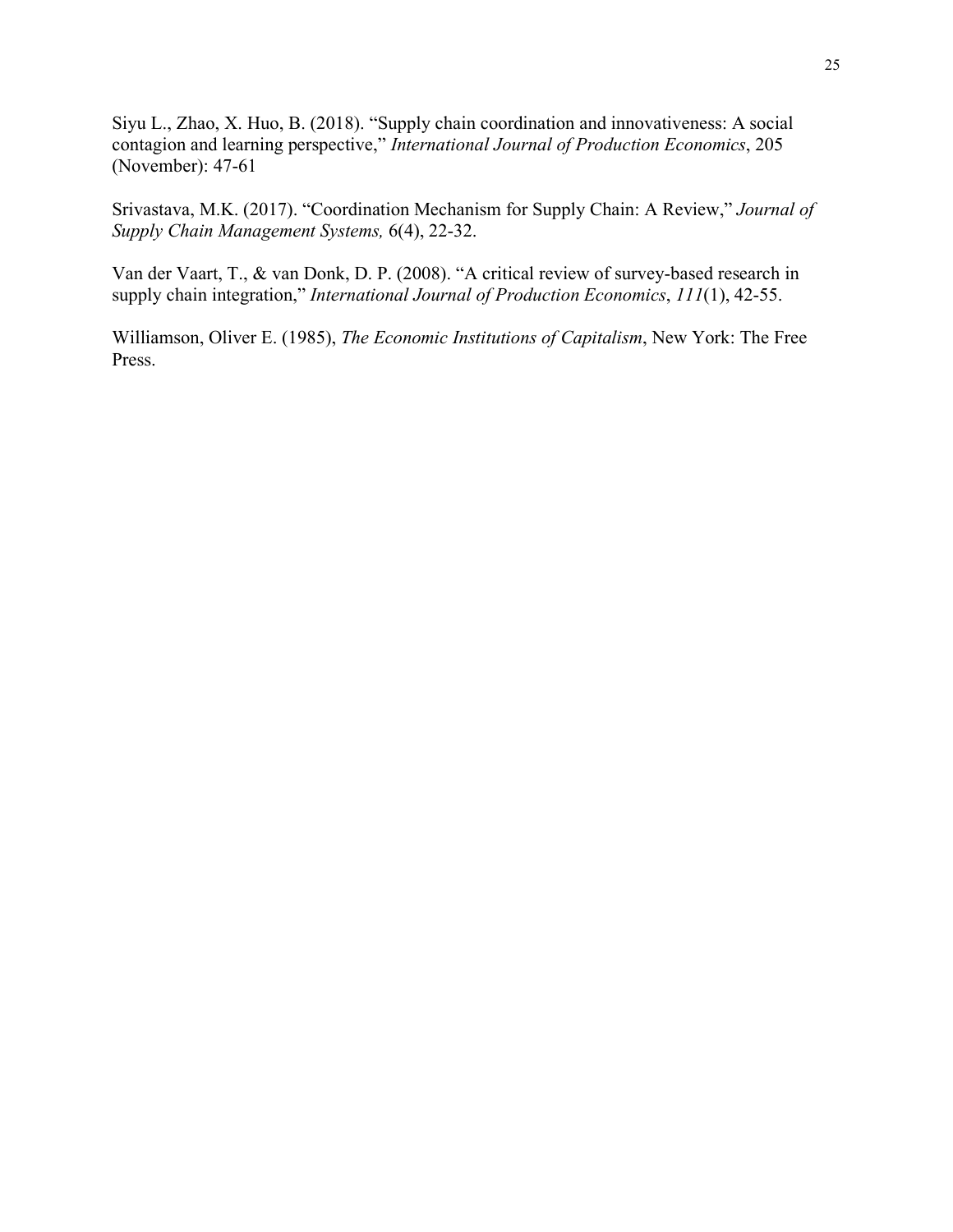

**Figure 1: Levels of Supply Chain Coordination**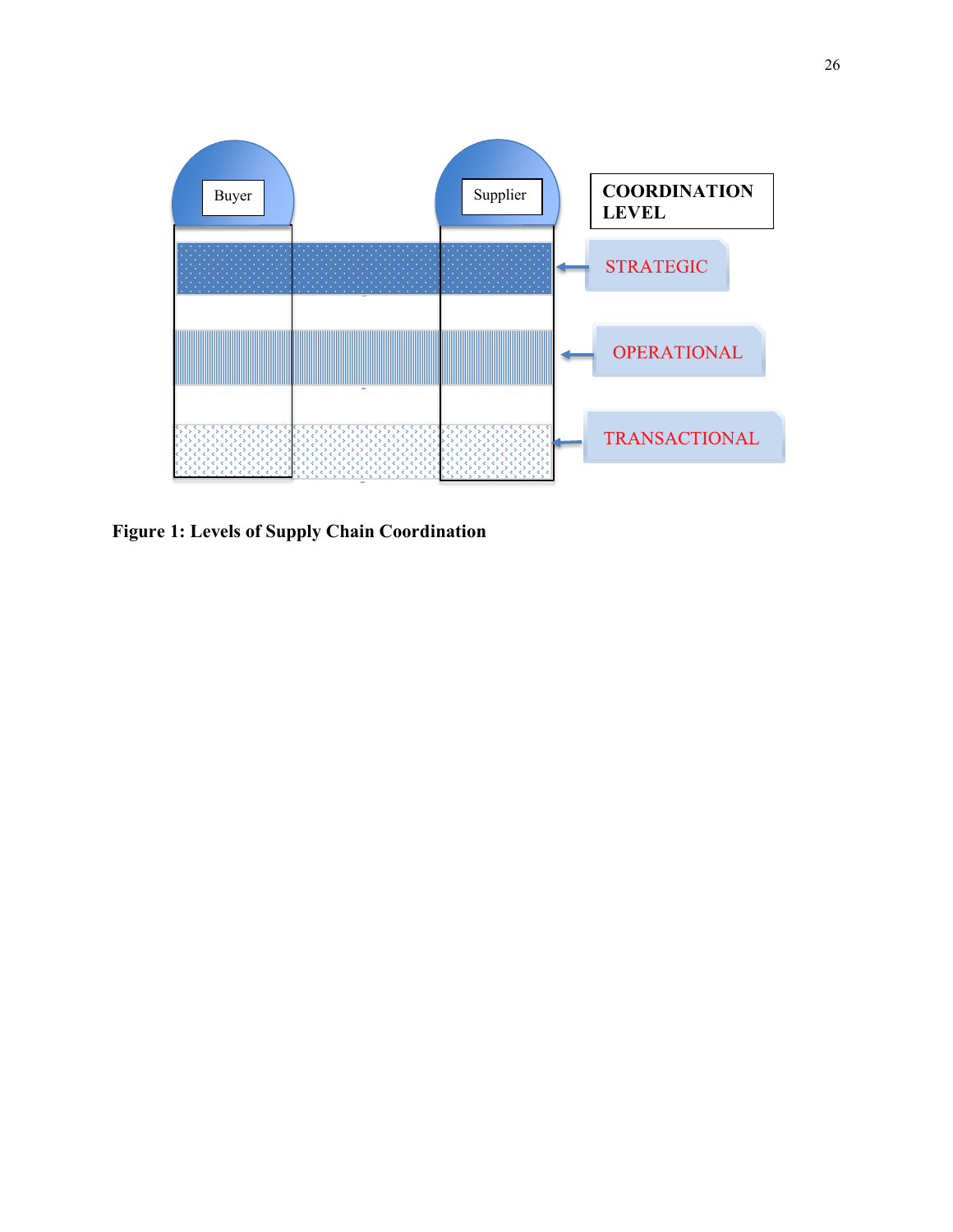## **TABLE 1. DESCRIPTIVE STATISTICS OF MEASURES**

| <b>Measure (Number of items)</b>       | Mean  | Std. Dev.     | <b>Reliability</b>     |
|----------------------------------------|-------|---------------|------------------------|
| Asset Specificity (5)                  | 19.38 | 7.16          | 0.85                   |
| Environmental Dynamism (5)             | 15.60 | 5.82          | 0.88                   |
| Environmental Complexity (5)           | 21.99 | 4.75          | 0.62                   |
| Behavioral Uncertainty (4)             | 19.45 | 4.19          | 0.70                   |
| Transactional Process Coordination (4) | 13.19 | 4.52          | <b>Formative Scale</b> |
| Operational Process integration (6)    | 10.88 | 4.64          | <b>Formative Scale</b> |
| Strategic Process integration (7)      | 11.46 | 5.08          | <b>Formative Scale</b> |
| Channel Volume in percentage (1)       | 84.47 | 25.43         | Single Item            |
| Length of Relationship in years $(1)$  | 9.46  | 9.75          | Single Item            |
| Written Contract (Yes/No)              |       |               | Single Item            |
| Pharmacy Type                          |       |               |                        |
| Independent                            |       | 50 $(32.1\%)$ |                        |

| 50 $(32.1\%)$ |
|---------------|
| $24(15.4\%)$  |
| $36(23.1\%)$  |
| $30(19.2\%)$  |
| $16(10.3\%)$  |
|               |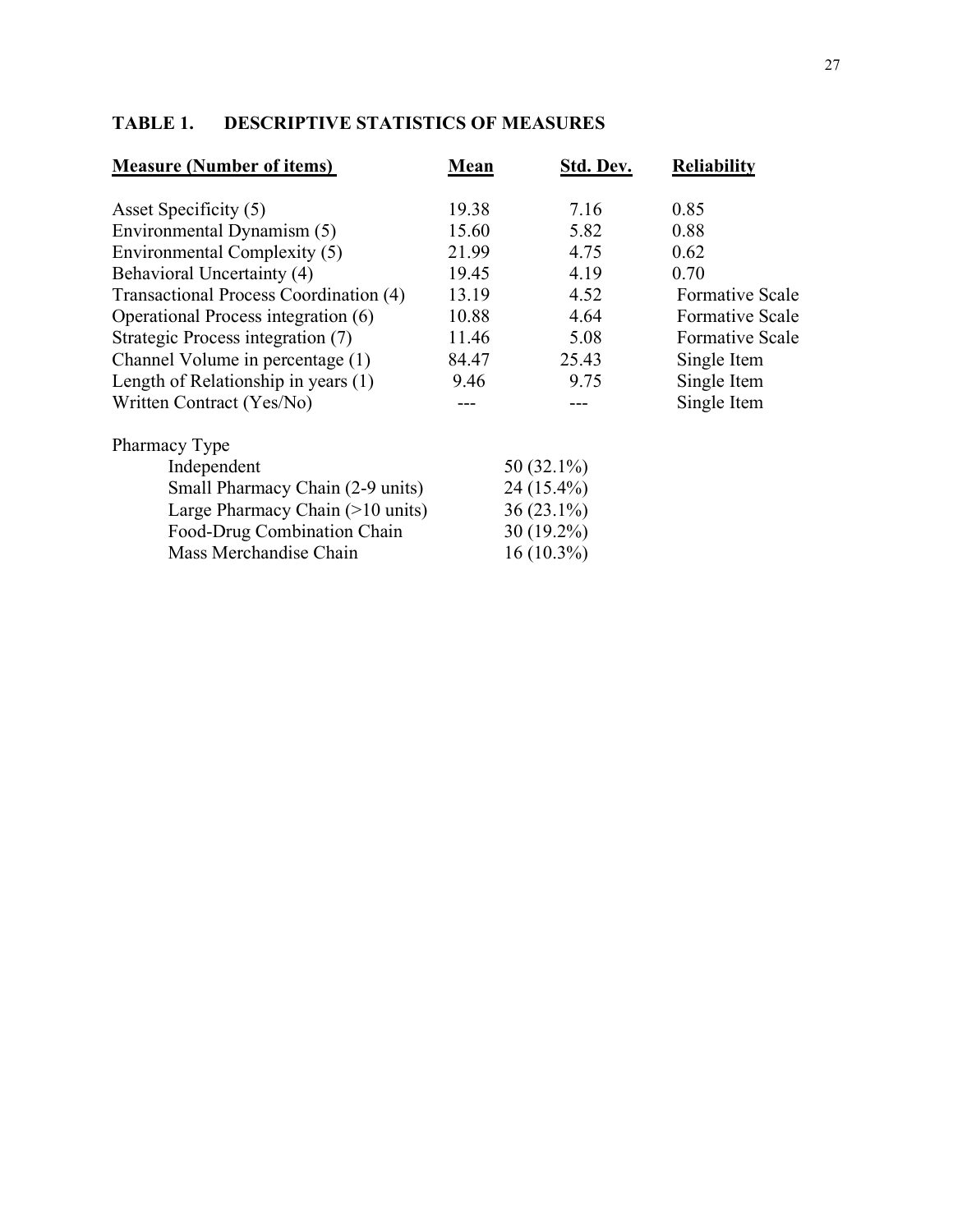## **TABLE 2. FACTOR ANALYSIS**

|      | 2    | 3    | 4    |
|------|------|------|------|
|      | .750 |      |      |
|      | .840 |      |      |
|      | .760 |      |      |
|      | .796 |      |      |
|      | .774 |      |      |
|      |      | .594 |      |
|      |      | .413 |      |
|      |      | .809 |      |
|      |      | .494 |      |
|      |      | .772 |      |
| .906 |      |      |      |
| .900 |      |      |      |
| .878 |      |      |      |
| .602 |      |      |      |
|      |      |      |      |
|      |      |      | .676 |
|      |      |      | .658 |
|      |      |      | .843 |
|      |      |      | .627 |
|      | .701 |      |      |

Extraction Method: Principal Component Analysis. Rotation Method: Varimax with Kaiser Normalization.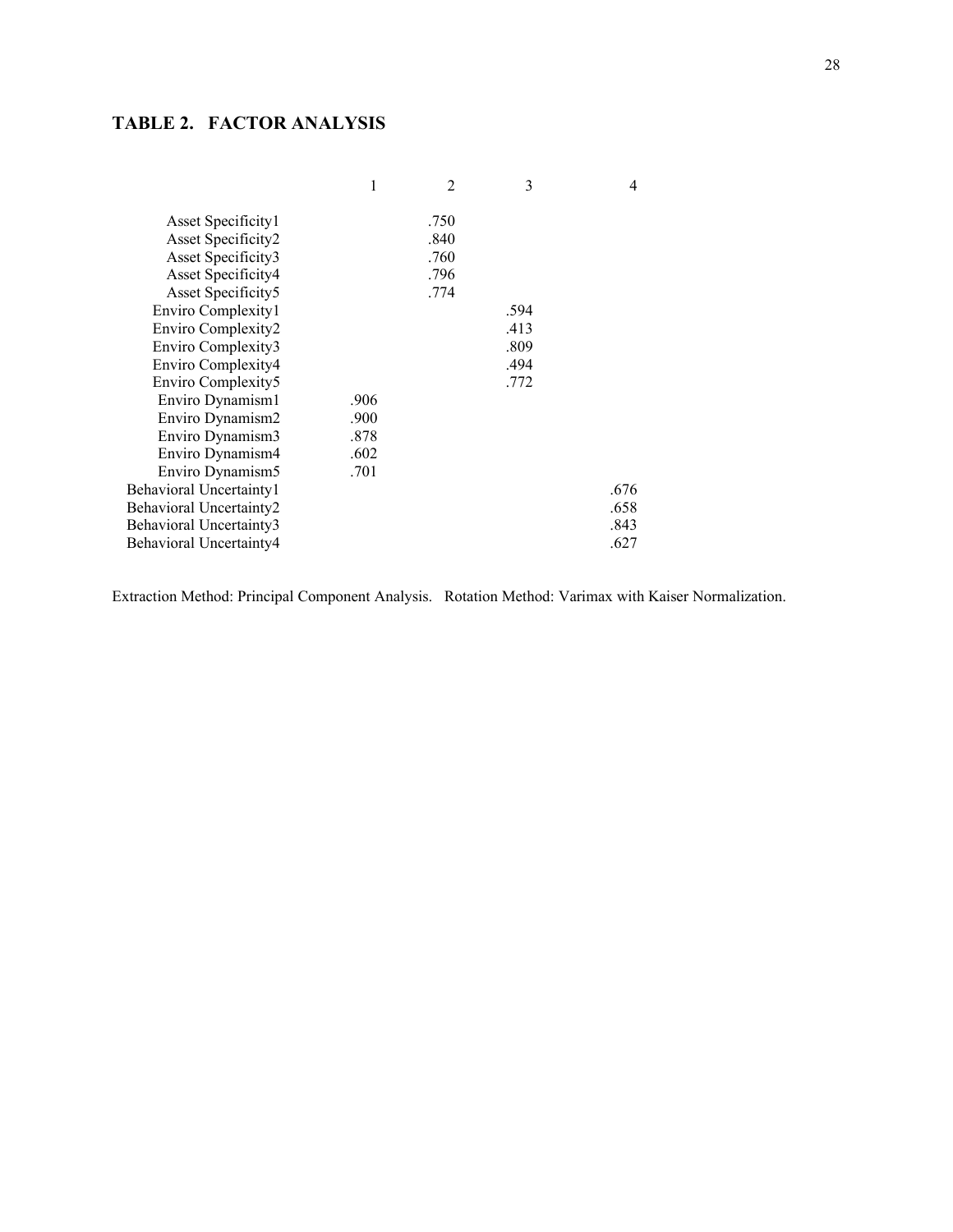## **TABLE 3. REGRESSION RESULTS FOR TRANSACTIONAL PROCESS COORDINATION**

| <b>Independent Variable</b>     | <u>Beta</u> | <b>T-Statistic</b> | <i>p</i> -value |
|---------------------------------|-------------|--------------------|-----------------|
| <b>Asset Specificity</b>        | 0.39        | 3.86               | $\leq 0.01$ *** |
| <b>Environmental Dynamism</b>   | $-0.14$     | $-1.26$            | 0.21            |
| <b>Environmental Complexity</b> | 0.22        | 2.02               | $0.04**$        |
| <b>Behavioral Uncertainty</b>   | 0.27        | 2.60               | $0.01***$       |
| Length of Relationship          | 0.36        | 2.98               | $0.01***$       |
| Channel Volume                  | 0.15        | 1.43               | 0.16            |
| <b>Written Contract</b>         | 0.20        | 1.85               | $0.07*$         |

Model: Adjusted  $R^2 = 0.38$  F value = 5.86 (p < 0.001)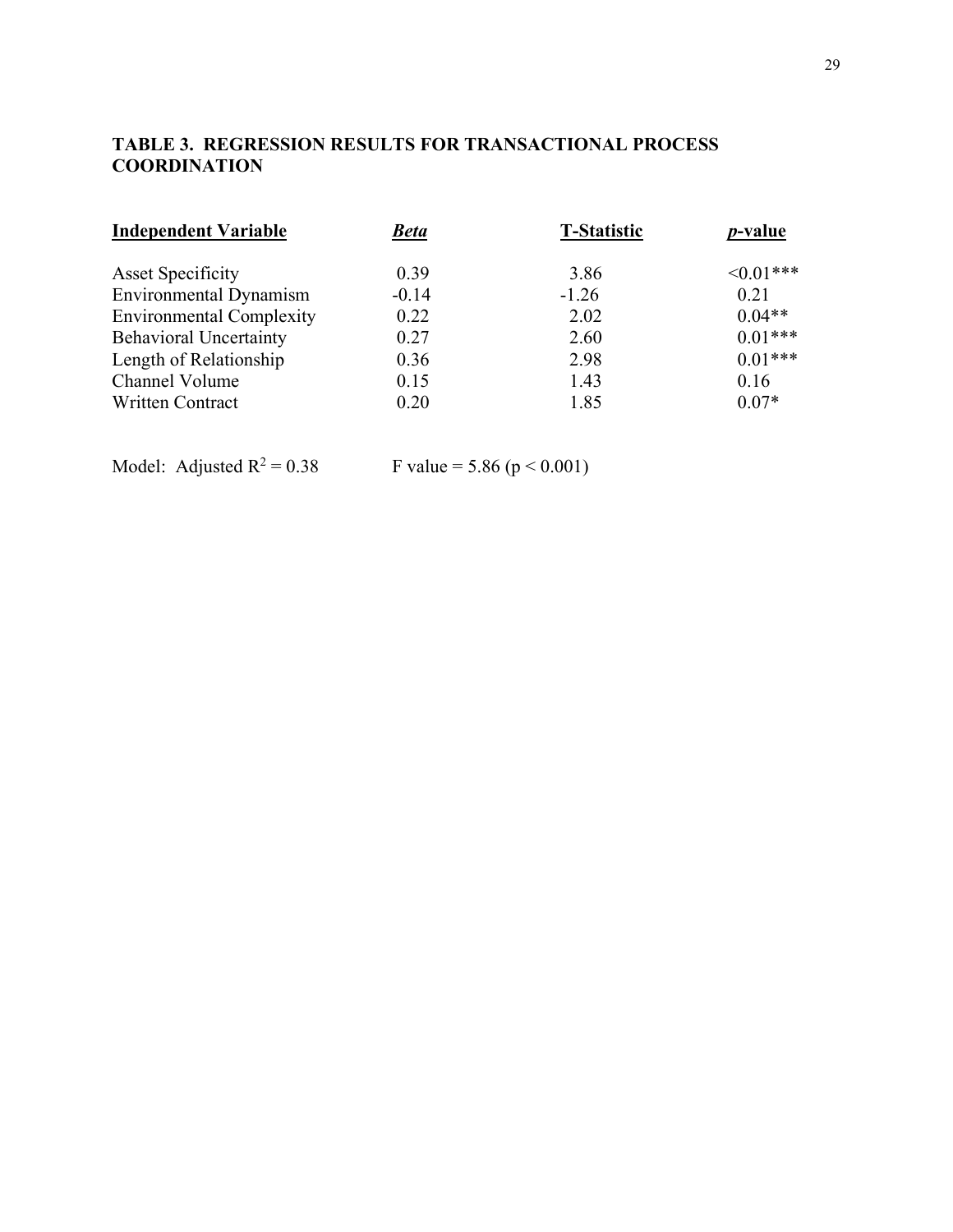## **TABLE 4. REGRESSION RESULTS FOR OPERATIONAL PROCESS COORDINATION**

| <b>Independent Variable</b>     | <b>Beta</b> | <b>T-Statistic</b> | <i>p</i> -value |
|---------------------------------|-------------|--------------------|-----------------|
| <b>Asset Specificity</b>        | 0.34        | 3.60               | $\leq 0.01***$  |
| <b>Environmental Dynamism</b>   | $-0.20$     | $-1.93$            | $0.058*$        |
| <b>Environmental Complexity</b> | 0.03        | 0.25               | 0.802           |
| <b>Behavioral Uncertainty</b>   | $-0.07$     | $-0.69$            | 0.492           |
| Length of Relationship          | 0.50        | 4.87               | $\leq 0.01$ *** |
| Channel Volume                  | 0.15        | 1.61               | 0.112           |
| <b>Written Contract</b>         | 0.20        | 1.75               | $0.076*$        |

Model: Adjusted  $R^2 = 0.45$  F value = 7.70 (p < 0.01)